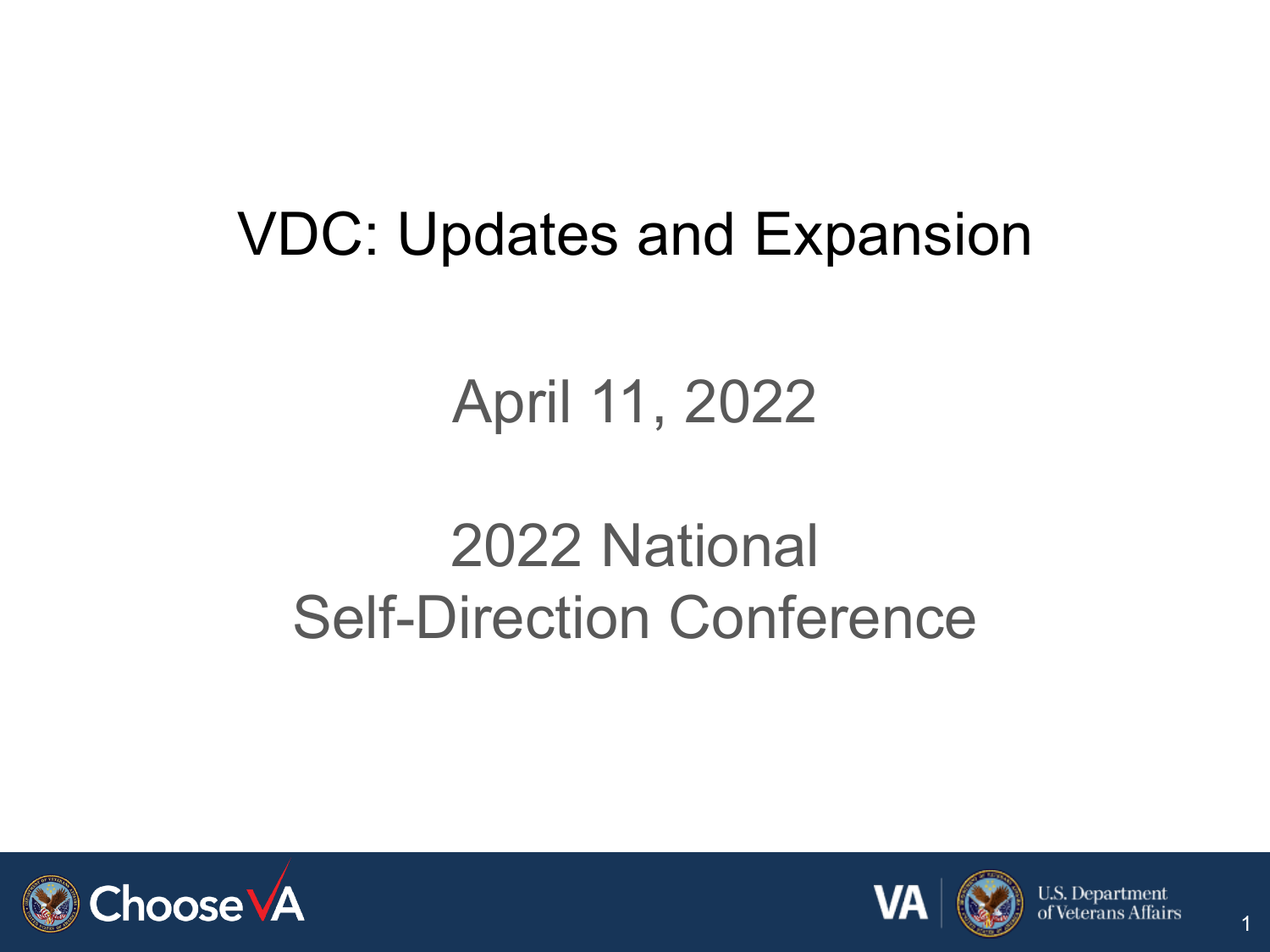#### **Agenda**





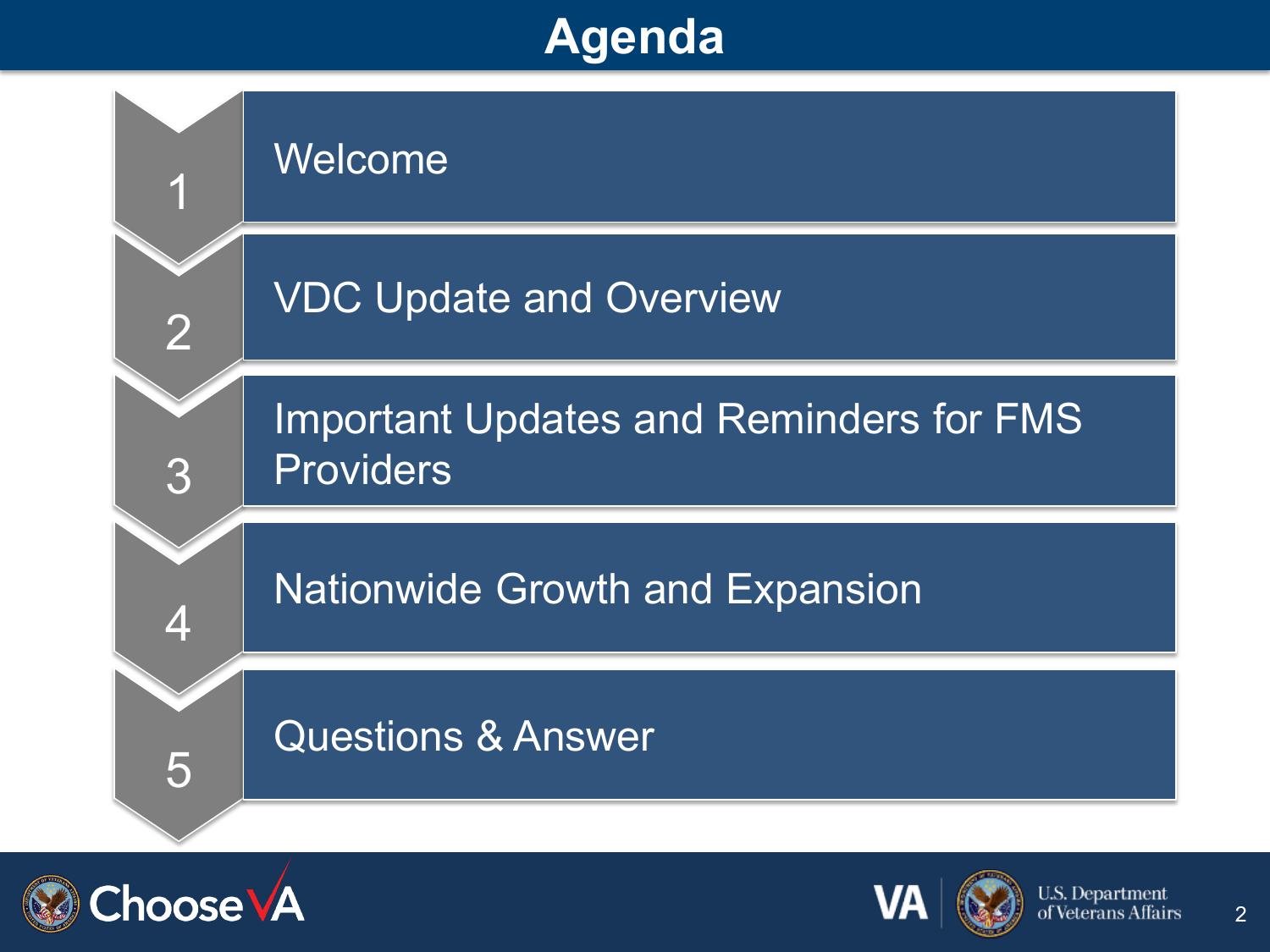## **VDC: Updates and Overview**





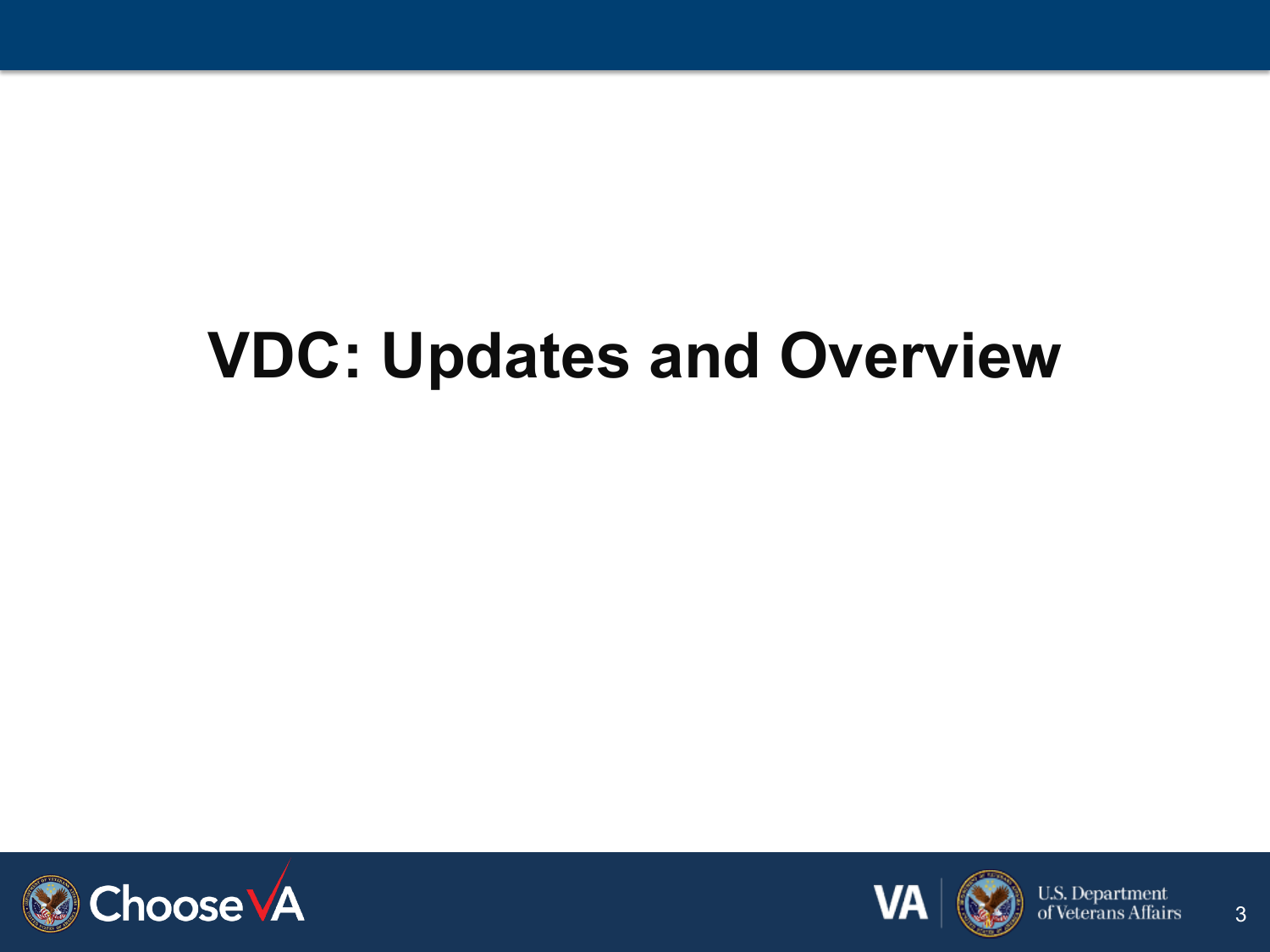#### **Veteran Directed Care (VDC) Program**

- The VDC program serves Veterans of any age who are at risk of admission to an institution
	- Veterans hire workers, including family, friends, and neighbors, to provide personal care services in accordance with a Veterandeveloped and VA-approved spending plan
	- Veterans receive assistance to manage their employer responsibilities from person-centered counselors and financial management services (FMS) providers.
	- VAMCs purchase VDC services from VA-approved Aging and Disability Network Agencies (ADNAs) using Veterans Care **Agreements**





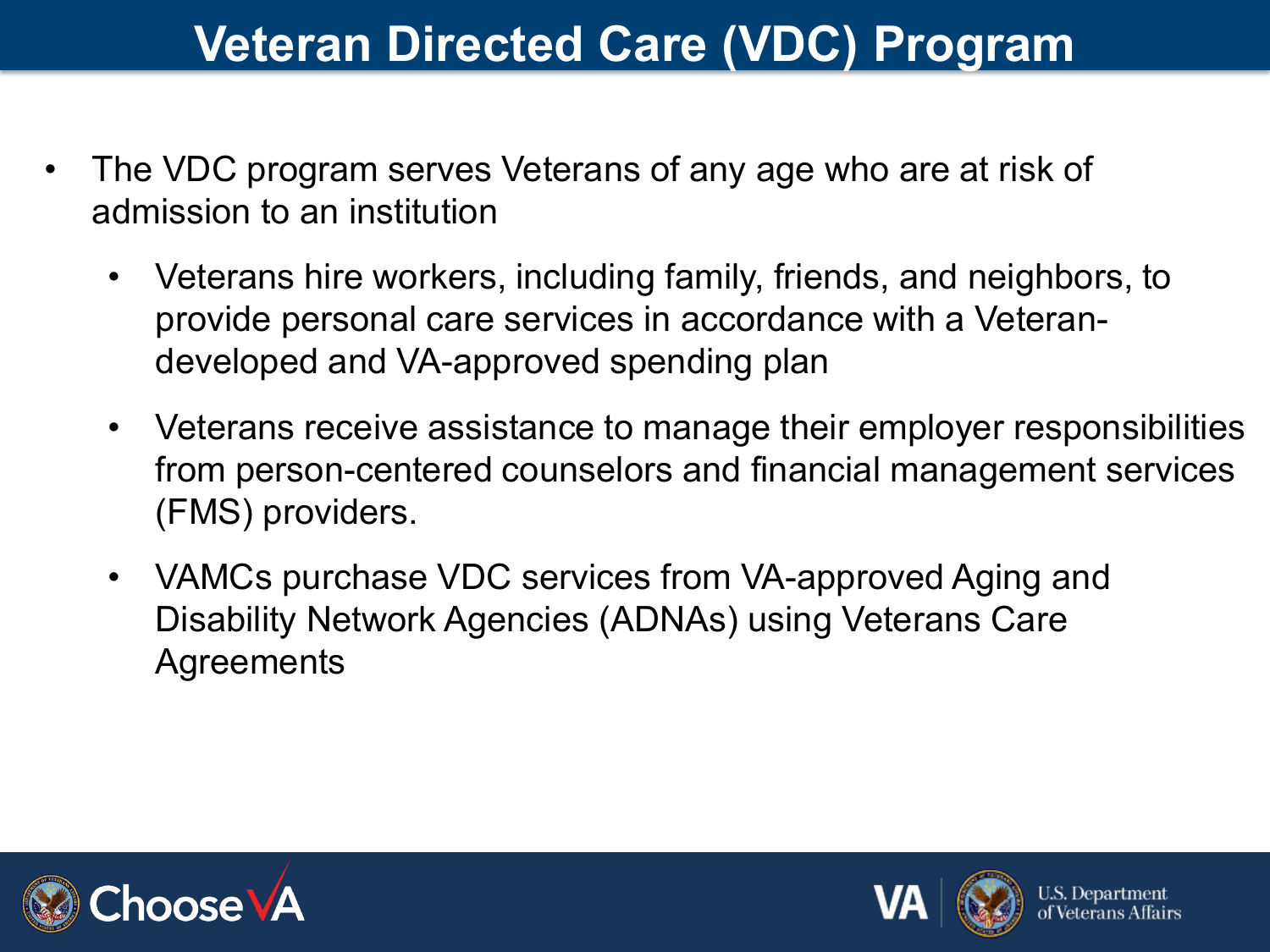#### **VDC Program Components**

- Veteran receives a Personal Care Services Case Mix Tool score.
- Case mix level links to a budget amount, adjusted by county-specific cost of home health care labor.
- VDC provider works with Veteran to develop spending plan following person-centered planning model that is then approved by VAMC.
- VHA purchases care and goods, as identified in the Veteran's Spending Plan.
	- 97% of expenditures are for direct care
- VHA also purchases administrative services from VDC providers.
- Spending is monitored on a monthly basis.
- Veteran opts out of Homemaker/Home Health Aide, Community Adult Day Health Care, and Home Respite programs when using VDC.



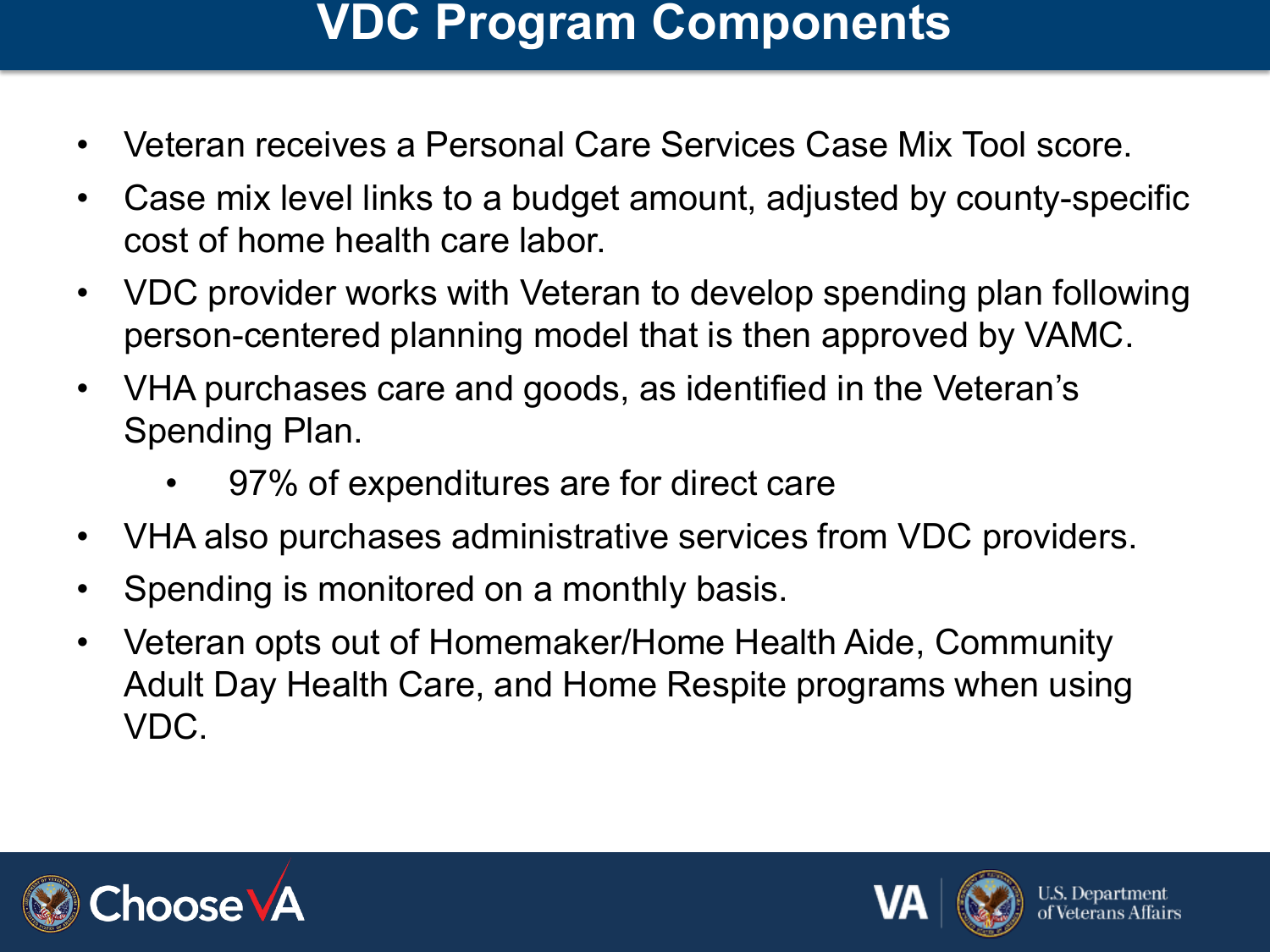#### **VDC Providers**

- VA Medical Centers (VAMCs) purchase VDC from VAapproved Aging and Disability Network Agencies (ADNAs), using Veterans Care Agreements, including:
	- Area Agencies on Aging
	- Aging and Disability Resource Center/No Wrong Door **Systems**
	- Centers for Independent Living
	- State Units on Aging
- Before offering VDC, ADNAs complete a VA Readiness Review, conducted by VA Central Office
	- Ensures ADNAs have demonstrated the skills and competencies to deliver VDC to Veterans



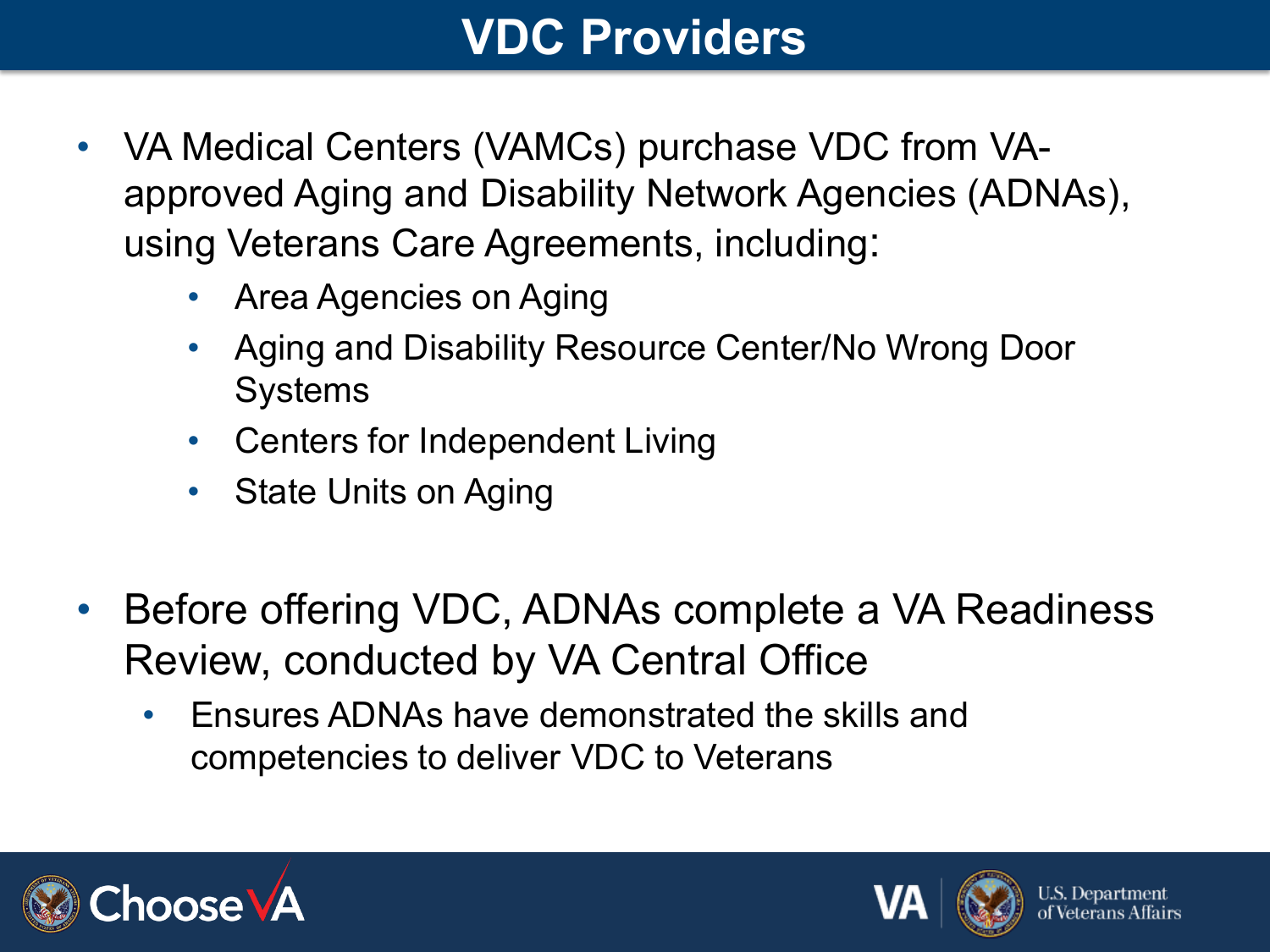

# VDC Key Statistics

| <b>Fiscal Year</b>                        | <b>Unique</b><br><b>Veterans</b> | <b>Average Annual</b><br><b>Program Census</b> | <b>Average Monthly</b><br><b>Cost per Veteran</b> |  |  |  |  |
|-------------------------------------------|----------------------------------|------------------------------------------------|---------------------------------------------------|--|--|--|--|
| 2019                                      | 3,601                            | 44                                             | \$2,542                                           |  |  |  |  |
| 2020                                      | 4,383                            | 54                                             | \$2,926                                           |  |  |  |  |
| 2021                                      | 5,054                            | 62                                             | \$3,527                                           |  |  |  |  |
| 2022 (to date)                            | 4,485                            | 57                                             | \$3,198                                           |  |  |  |  |
| <b>Top VAMCs by Enrollment in FY 2022</b> |                                  |                                                |                                                   |  |  |  |  |
| (V17) (671) San Antonio, TX HCS           | 367                              | N/A                                            | \$2,391                                           |  |  |  |  |
| (V06) (652) Richmond, VA HCS              | 324                              | N/A                                            | \$2,009                                           |  |  |  |  |
| (V19) (554) Aurora, CO HCS                | 317                              | N/A                                            | \$3,160                                           |  |  |  |  |
| (V15) (657) St. Louis, MO HCS             | 307                              | N/A                                            | \$2,795                                           |  |  |  |  |
| (V19) (436) Montana HCS                   | 210                              | N/A                                            | \$3,393                                           |  |  |  |  |
| (V19) (660) Salt Lake City, UT HCS        | 194                              | N/A                                            | \$2,390                                           |  |  |  |  |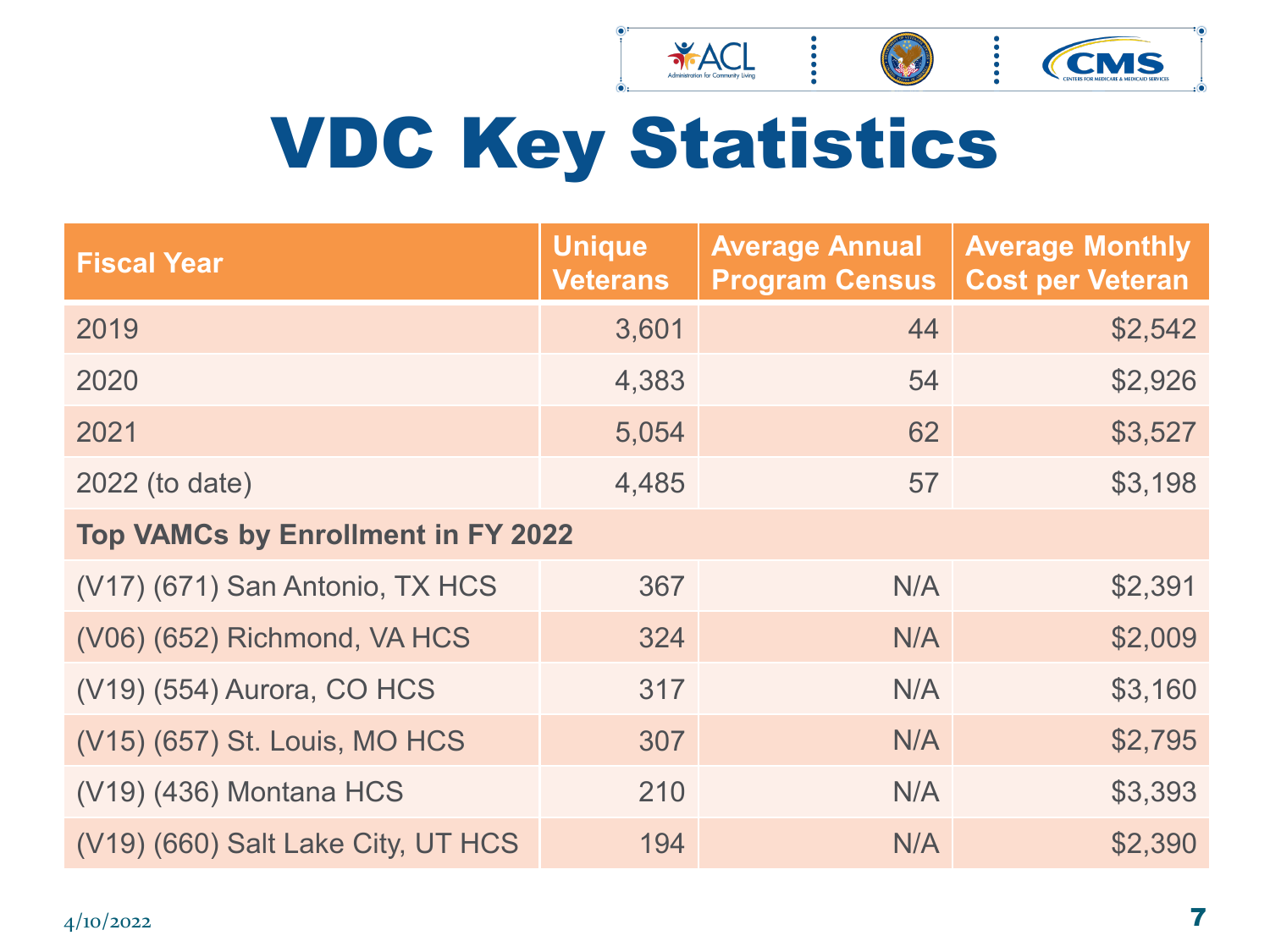### **Important Updates and Reminders for FMS Providers**





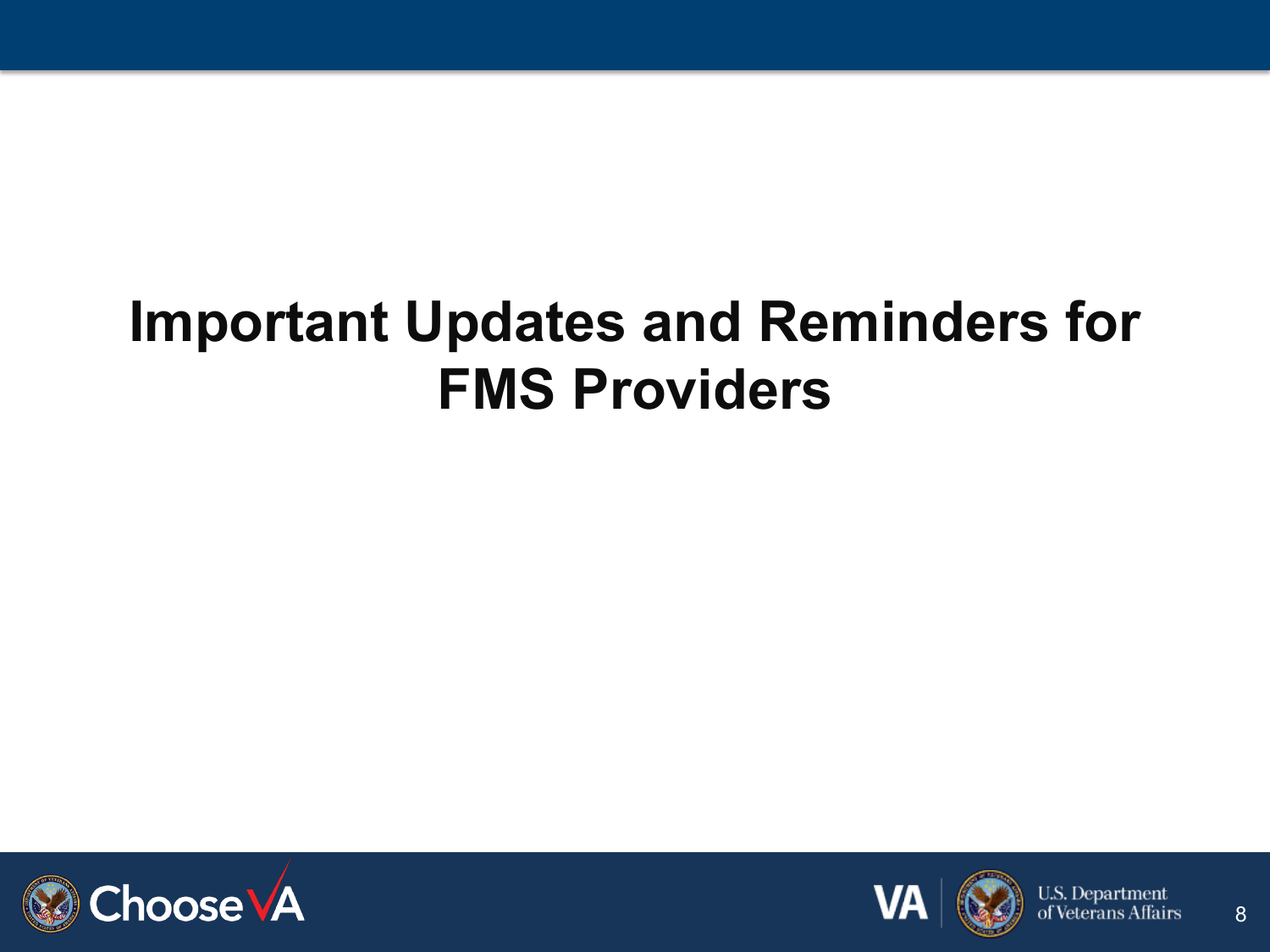#### **VDC Provider: Responsibilities**







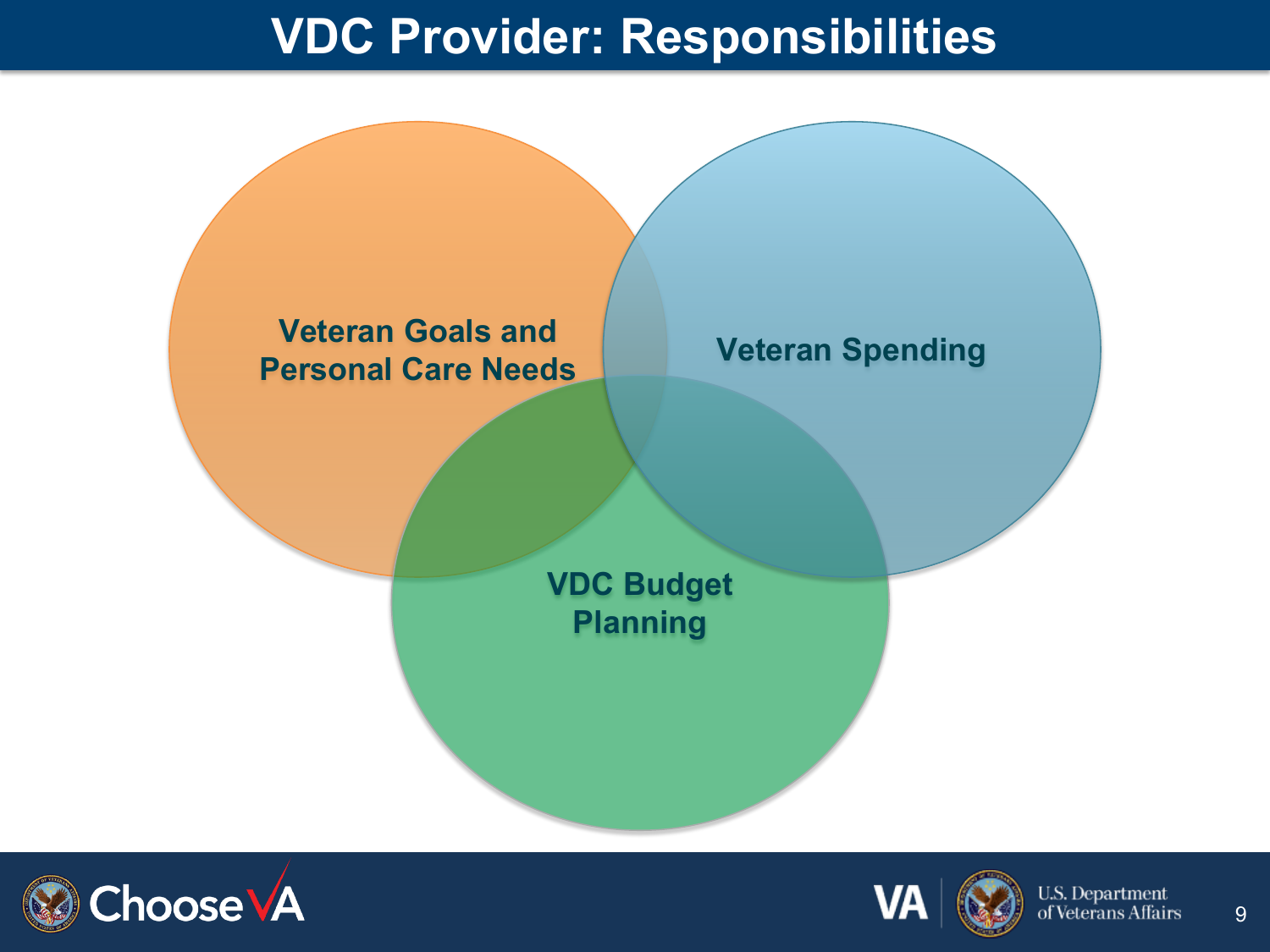#### **VA Requirements for VDC Providers**

1. Develop and update (as needed) VDC Spending Plans for VAMC approval

2. Submit Monthly Service Reports (MSRs)

3. Invoice monthly based actual spending



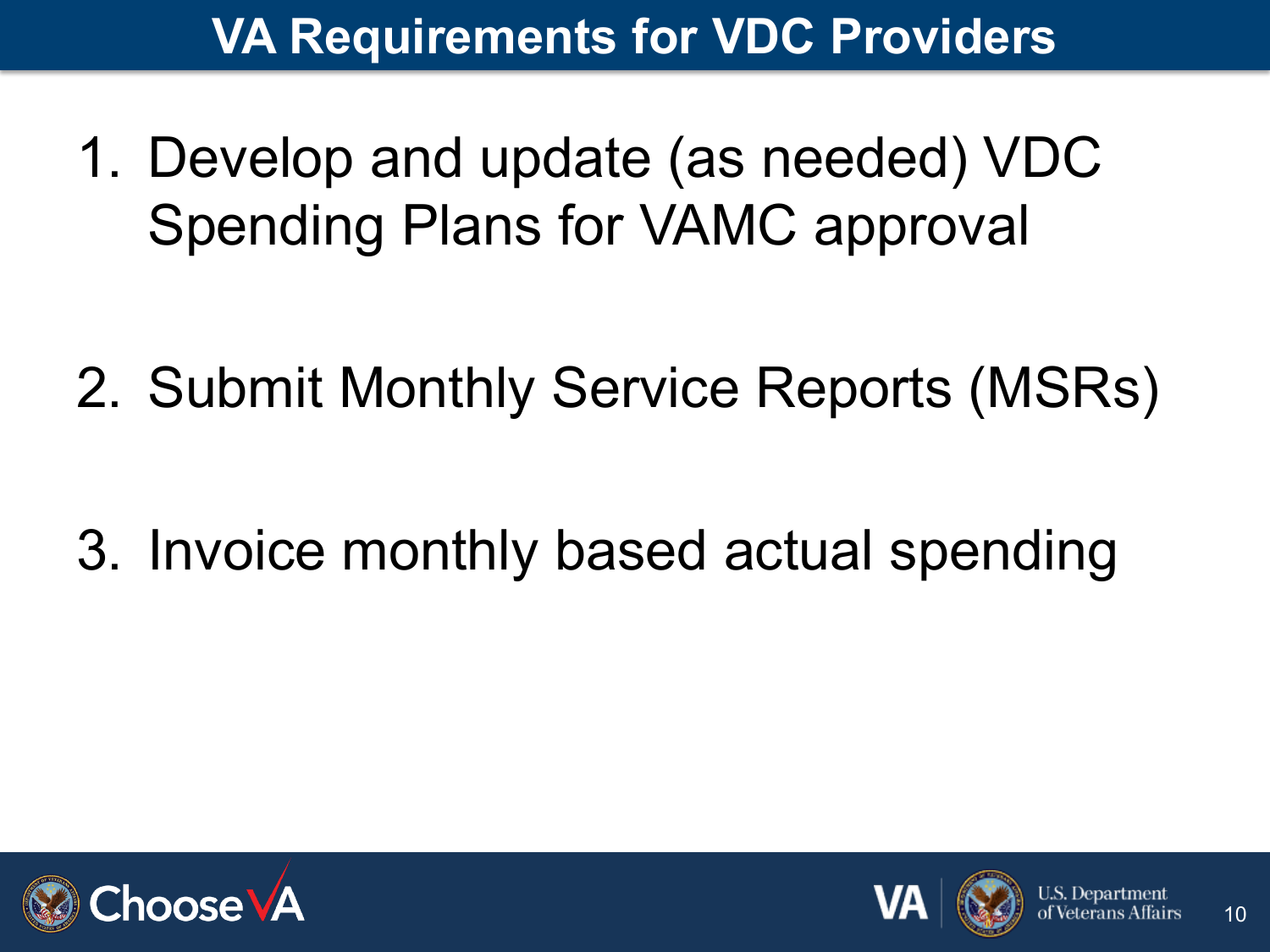#### **VDC Spending Plans**

- Based on the Veteran's VDC authorization
- Outlines monthly and VDC spending over the authorization
- Provides details on the Veteran's spending beyond monthly estimates
- Should include other information such as back-up and emergency care



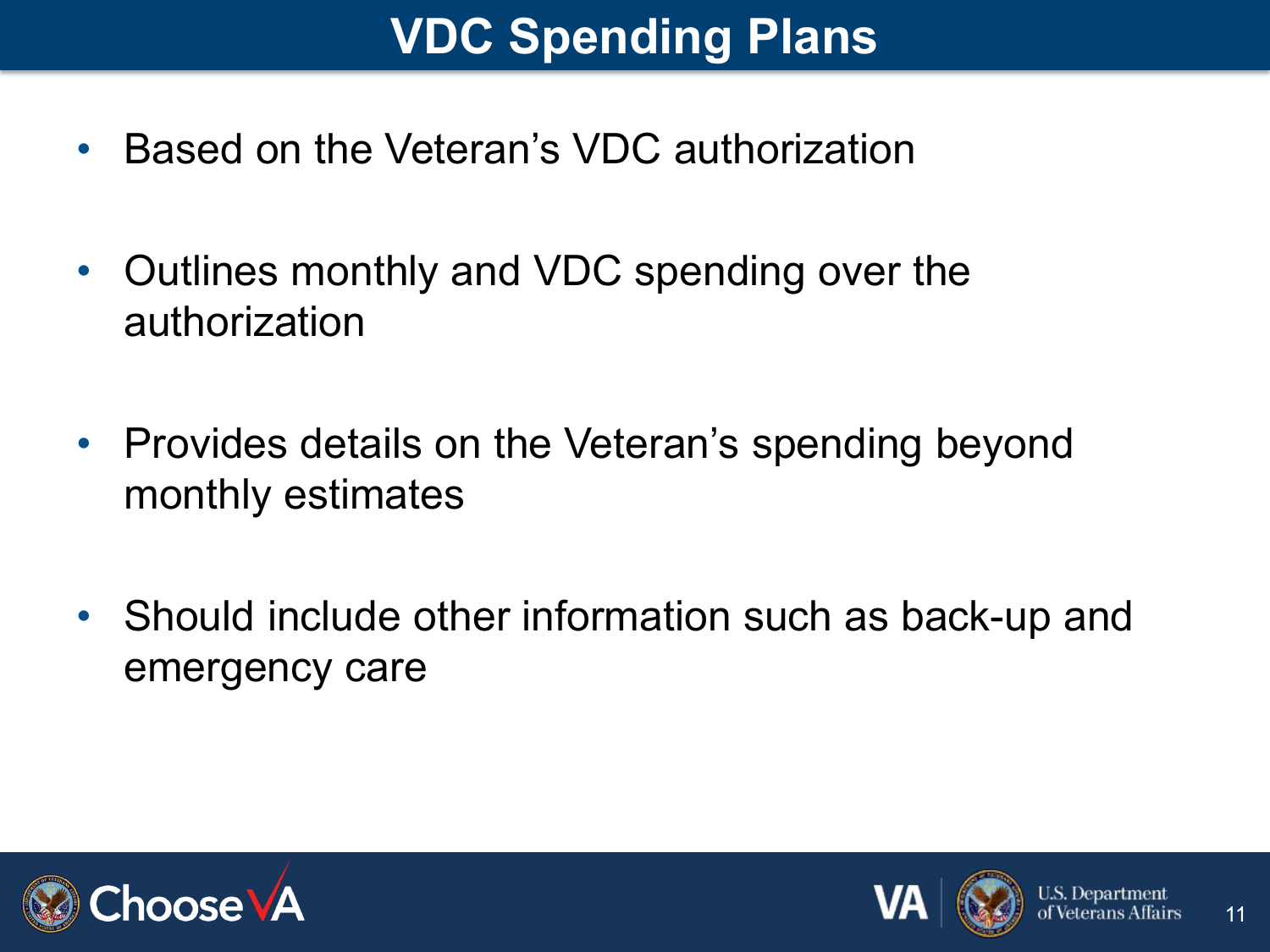#### **VDC Spending Plans**

- The Veteran's total spending should be based on the "average monthly budget"
	- This is important to consider for Veterans that will remain on the program beyond an initial VDC authorization
		- For example:
			- A Veteran is referred to VDC for a 12-month period  $(7/1/2021 6/30/2022)$ . Their "global budget" is \$24,000 and their average monthly budget is \$2,000.
			- It takes thirty days for the Veteran to develop a plan (to include identifying, hiring, and training their employees) and for the VAMC to approve the plan. The Veteran begins using their VDC budget on 8/1/2021.
			- The Veteran's spending should still average out to \$2,000 per month [or \$22,000 total over the remaining eleven months] even though they are authorized for \$24,000.
- VA will reimburse any VDC spending that is included in the VDC Spending Plan, up to the Veteran's "global budget"



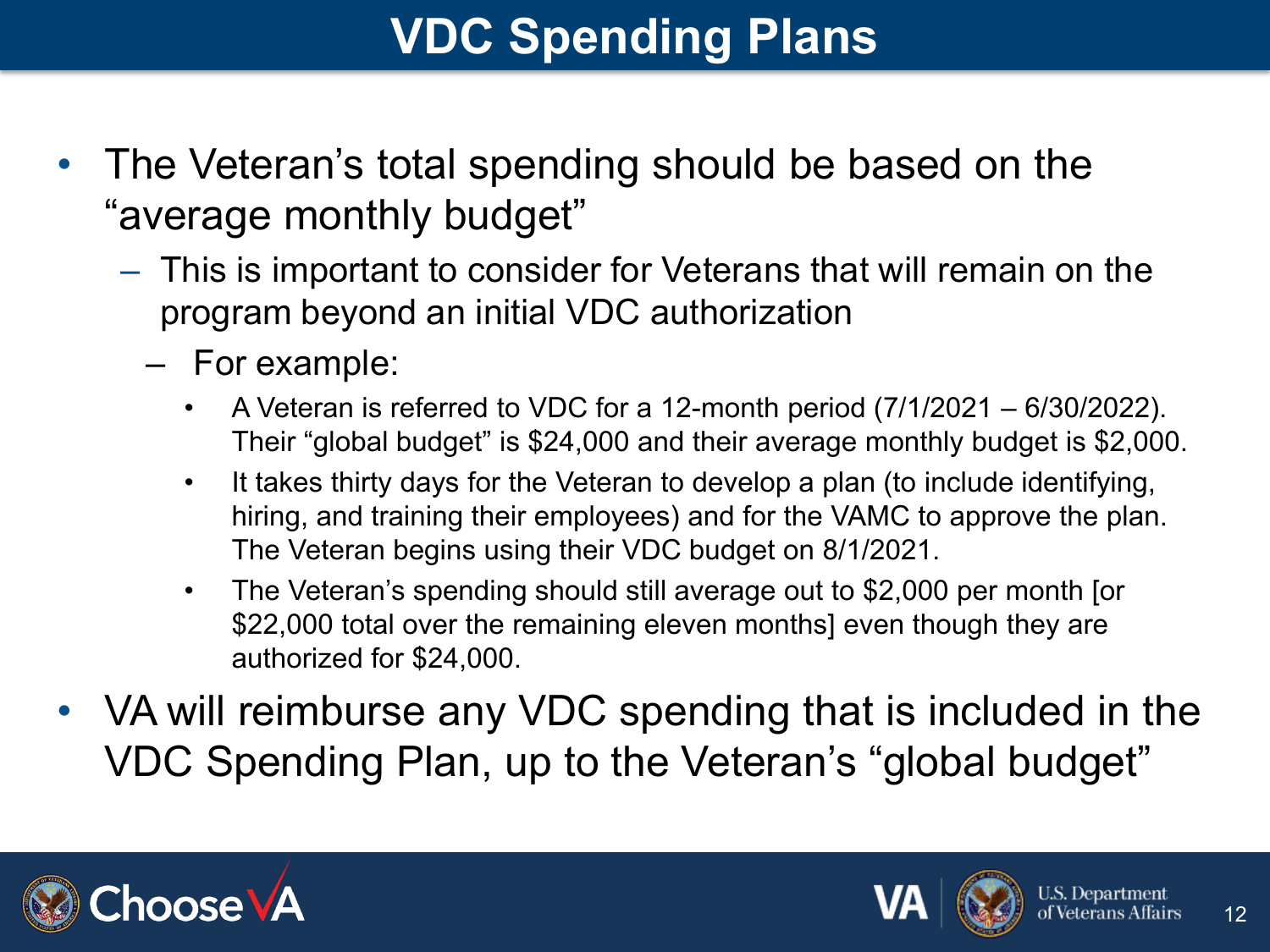#### **Case Mix Calculator**

|                                                       | B                    |  |  |  |
|-------------------------------------------------------|----------------------|--|--|--|
| <b>Table 1. VDC Case Mix Rate Calculator</b>          |                      |  |  |  |
| <b>State</b>                                          | <b>Massachusetts</b> |  |  |  |
| <b>County or City</b>                                 | <b>NORFOLK</b>       |  |  |  |
| <b>Case Mix Level</b>                                 | D                    |  |  |  |
| Start Date of SEOC^ (MM/DD/YYYY)                      | 10/1/2021            |  |  |  |
| End Date of SEOC (MM/DD/YYYY)                         | 9/30/2022            |  |  |  |
| <b>Number of Months in SEOC</b>                       | 12.0                 |  |  |  |
| <b>Prorated First Month Veteran Budget</b>            | \$2,779              |  |  |  |
| <b>Average Monthly Veteran Budget</b>                 | \$2,779              |  |  |  |
| <b>Monthly Administrative Fee</b>                     | \$784                |  |  |  |
| <b>Average Monthly VA Obligation</b>                  | \$3,563              |  |  |  |
|                                                       |                      |  |  |  |
| <b>Total Veteran Budget for SEOC</b>                  | \$33,352             |  |  |  |
|                                                       |                      |  |  |  |
| <b>Full Assessment Fee</b>                            | \$1,105              |  |  |  |
| <b>Partial Assessment Fee</b>                         | \$552                |  |  |  |
|                                                       |                      |  |  |  |
| <b>Total VA Obligation for SEOC (if includes Full</b> |                      |  |  |  |
| <b>Assessment Fee)</b>                                | \$43,864             |  |  |  |
|                                                       |                      |  |  |  |
| <b>Total VA Obligation for SEOC (if DOES NOT</b>      |                      |  |  |  |
| include Full Assessment Fee)                          | \$42,760             |  |  |  |



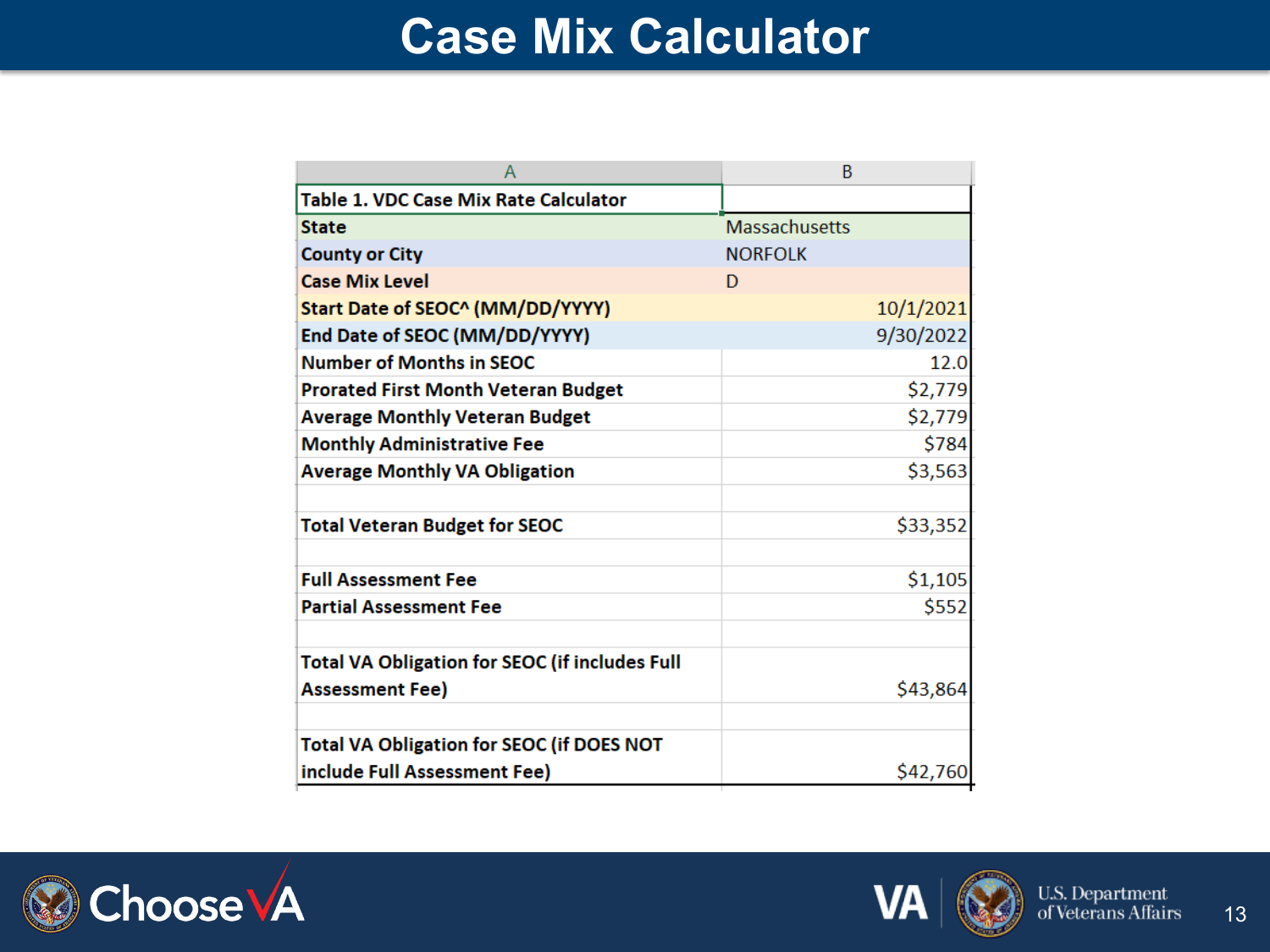#### **Goods and Services Criteria**

#### All VDC Goods and Services must meet the following criteria:

1. Meet the identified needs, goals and outcomes in the 7. Must meet one or more of the following goals: Veteran's spending plan; AND

2. Improve the Veteran's ability to remain safely in their home; AND

3. Address activities of daily living or instrumental activities of daily living needs of the Veteran; AND

4. Be the least costly alternative that reasonably meets the Veteran's identified needs; AND

5. Not be provided or paid for by VA, Medicare,

Medicaid, TRICARE, or other agency, organization, program, service, or insurance; AND

6. Not be the responsibility of the Veteran as a homeowner to maintain, repair, or replace; AND

- i. Enhance community inclusion and support the Veteran's ability to remain in their home and access their community resources and network;
- ii. Increase the Veteran's independence;
- iii. Develop, maintain, or improve personal, social, physical, and/or work-related skills;
- iv. Decrease dependency on formal support services (i.e., reduce the need for human assistance);
- v. Increase Veteran's safety in their home and community; and/or
- vi. Enhance family involvement by increasing the ability of direct care workers and caregivers including family members and friends to receive education and skills training needed to provide support to the Veteran.

AND;

8. Be for the Veteran.



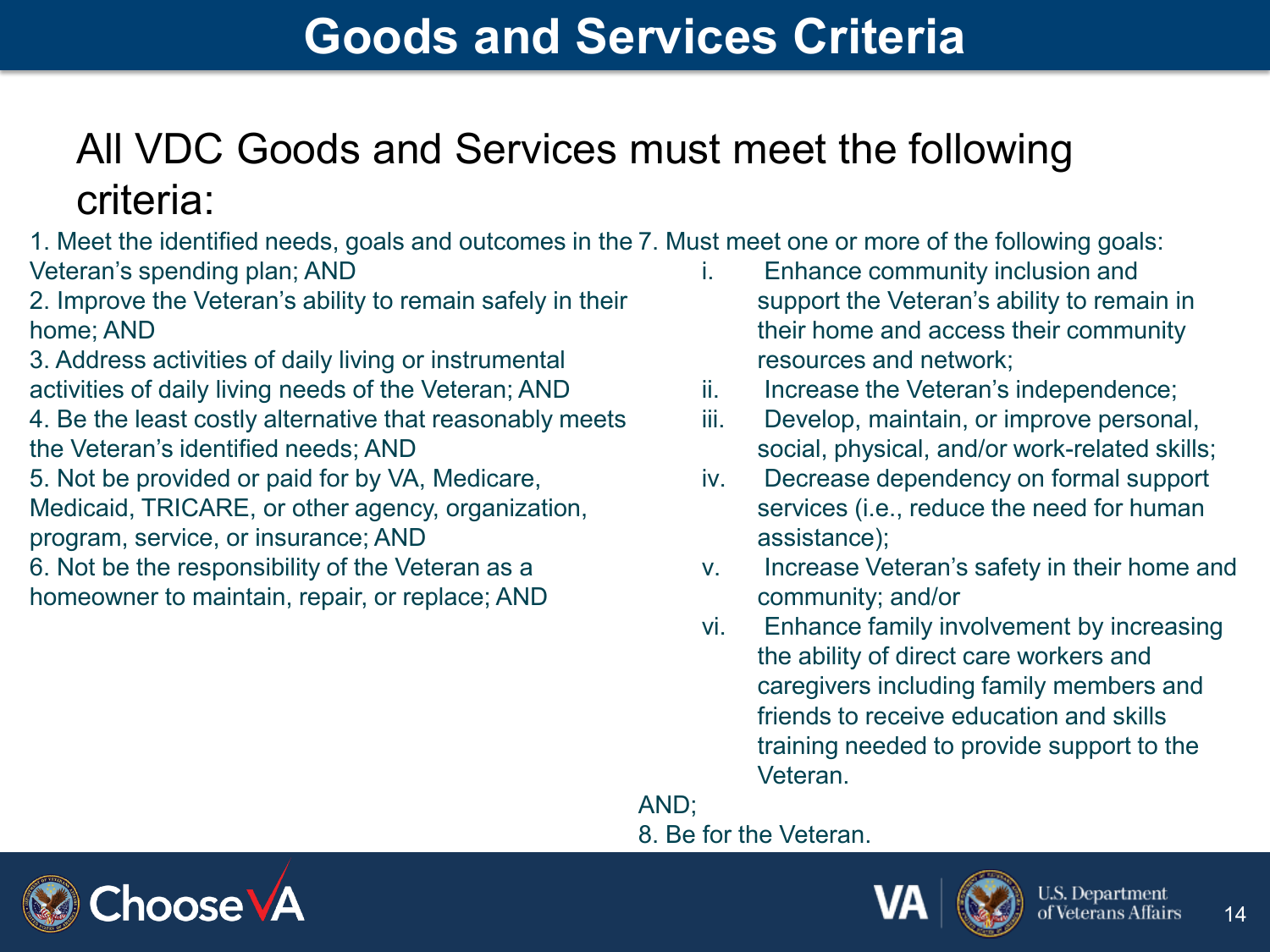#### **VDC Spending Plan**

| Α                                                                                 | R                                                          | C                            | D                 |            |                            | G |  |  |  |  |
|-----------------------------------------------------------------------------------|------------------------------------------------------------|------------------------------|-------------------|------------|----------------------------|---|--|--|--|--|
| $\mathbf{1}$                                                                      | <b>VDC Spending Plan</b>                                   |                              |                   |            |                            |   |  |  |  |  |
|                                                                                   | <b>Case Mix Level: G</b>                                   |                              |                   |            |                            |   |  |  |  |  |
|                                                                                   | For Services Beginning: 1/1/2021                           | <b>VDC Provider Contact:</b> | <b>Karen Hall</b> |            |                            |   |  |  |  |  |
| $\begin{array}{c}\n2 \\ 3 \\ 4 \\ \hline\n5\n\end{array}$                         | Veteran Name: John Smith                                   | <b>VAMC Contact:</b>         | Lei Judd          |            |                            |   |  |  |  |  |
|                                                                                   | Veteran SSN: XXX-XX-6000                                   | Date last updated:           | 1/4/2021          |            |                            |   |  |  |  |  |
|                                                                                   | <b>Authorization Period</b>                                |                              |                   |            |                            |   |  |  |  |  |
| $6\phantom{.}6$                                                                   | (Start and End Date): January 1, 2021 - December 31, 2021  | Date submitted to VA:        | 1/4/2021          |            |                            |   |  |  |  |  |
| $\begin{array}{c c}\n7 & 8 \\ \hline\n9 & 10\n\end{array}$                        | <b>Estimated One-Time and Monthly Expenses</b>             |                              |                   |            |                            |   |  |  |  |  |
|                                                                                   | Personal Care Services (Subtotal)                          | \$1,950.48                   |                   |            |                            |   |  |  |  |  |
|                                                                                   | Routine Planned Goods and Services (Subtotal)              | \$170.00                     |                   |            |                            |   |  |  |  |  |
|                                                                                   | Monthly ADNA Admin. Fee (Subtotal)                         | \$757.00                     |                   |            |                            |   |  |  |  |  |
| 11                                                                                | <b>Estimated Recurring Monthly Spending</b>                | \$2,877.48                   |                   |            |                            |   |  |  |  |  |
| $\frac{12}{1}$                                                                    |                                                            |                              |                   |            |                            |   |  |  |  |  |
|                                                                                   | One-Time Goods & Services Purchases (Subtotal)             | \$870.00                     |                   |            |                            |   |  |  |  |  |
| $\frac{13}{14}$                                                                   | Emergency/Back-Up Care (Subtotal)                          | \$700.00                     |                   |            |                            |   |  |  |  |  |
|                                                                                   | Employer Costs for Benefits Paid to Employees(Subtotal)    | \$239.21                     |                   |            |                            |   |  |  |  |  |
| $\frac{15}{16}$                                                                   | Total Estimated One-Time Purchases & Emergency/Backup Care | \$1,809.21                   |                   |            |                            |   |  |  |  |  |
| 17 <sub>1</sub>                                                                   |                                                            |                              |                   |            |                            |   |  |  |  |  |
|                                                                                   | <b>Estimated Totals for Authorization Period</b>           |                              |                   | <b>Key</b> |                            |   |  |  |  |  |
|                                                                                   | <b>VDC Budget during Authorization:</b>                    | \$36,420.00                  |                   |            | <b>Field is calculated</b> |   |  |  |  |  |
|                                                                                   | Total # of Months Veteran will use their VDC Budget:       | 12                           |                   |            | User drop-down menu        |   |  |  |  |  |
|                                                                                   | VDC Monthly Case Mix Rate (from Case Mix Rate Calculator): | \$3,035.00                   |                   |            | Cell Requires User Input   |   |  |  |  |  |
|                                                                                   | <b>Average Monthly Spending</b>                            | \$3,028.24                   |                   |            |                            |   |  |  |  |  |
|                                                                                   | Estimated Average Monthly Spending Within Case Mix Rate?   | Yes                          |                   |            |                            |   |  |  |  |  |
| $\begin{array}{r} 18 \\ 19 \\ 20 \\ 21 \\ 22 \\ 23 \\ 24 \\ 25 \\ 26 \end{array}$ | <b>Total Spending During Authorization (Estimate):</b>     | \$36,338.93                  |                   |            |                            |   |  |  |  |  |
|                                                                                   | <b>VDC Budget Remaining (Estimate):</b>                    | \$81.07                      |                   |            |                            |   |  |  |  |  |
|                                                                                   |                                                            |                              |                   |            |                            |   |  |  |  |  |
|                                                                                   |                                                            |                              |                   |            |                            |   |  |  |  |  |



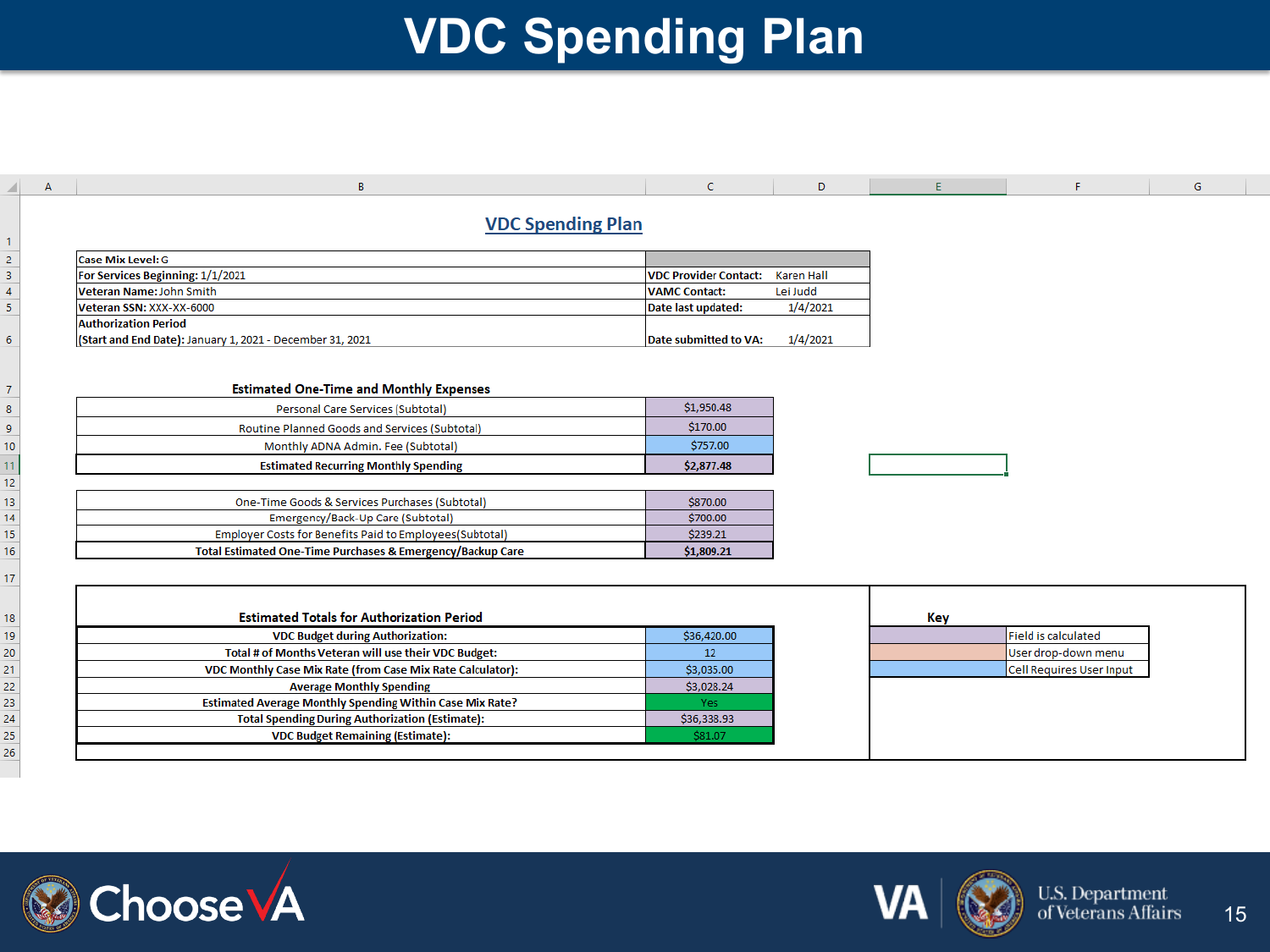#### **Monthly Service Reports**

- Monthly Service Reports are submitted to the referring VAMC for two purposes:
	- 1) VAMCs are required to verify all spending incurred by the Veteran is included in the approved spending plan - VAMCs will not reimburse for any services not included in the spending plan; and
	- 2) VAMCs are required to verify that reimbursement to a VDC provider for a Veteran does not exceed the Veteran's authorized budget. Tracking total spending during the authorization ensures total spending does not exceed the total authorized budget.
- VDC providers should discuss with their VAMC the preferred method for sending this information. Several options include uploading Monthly Service Reports to HSRM, sending via secure email, fax, or secure mail.



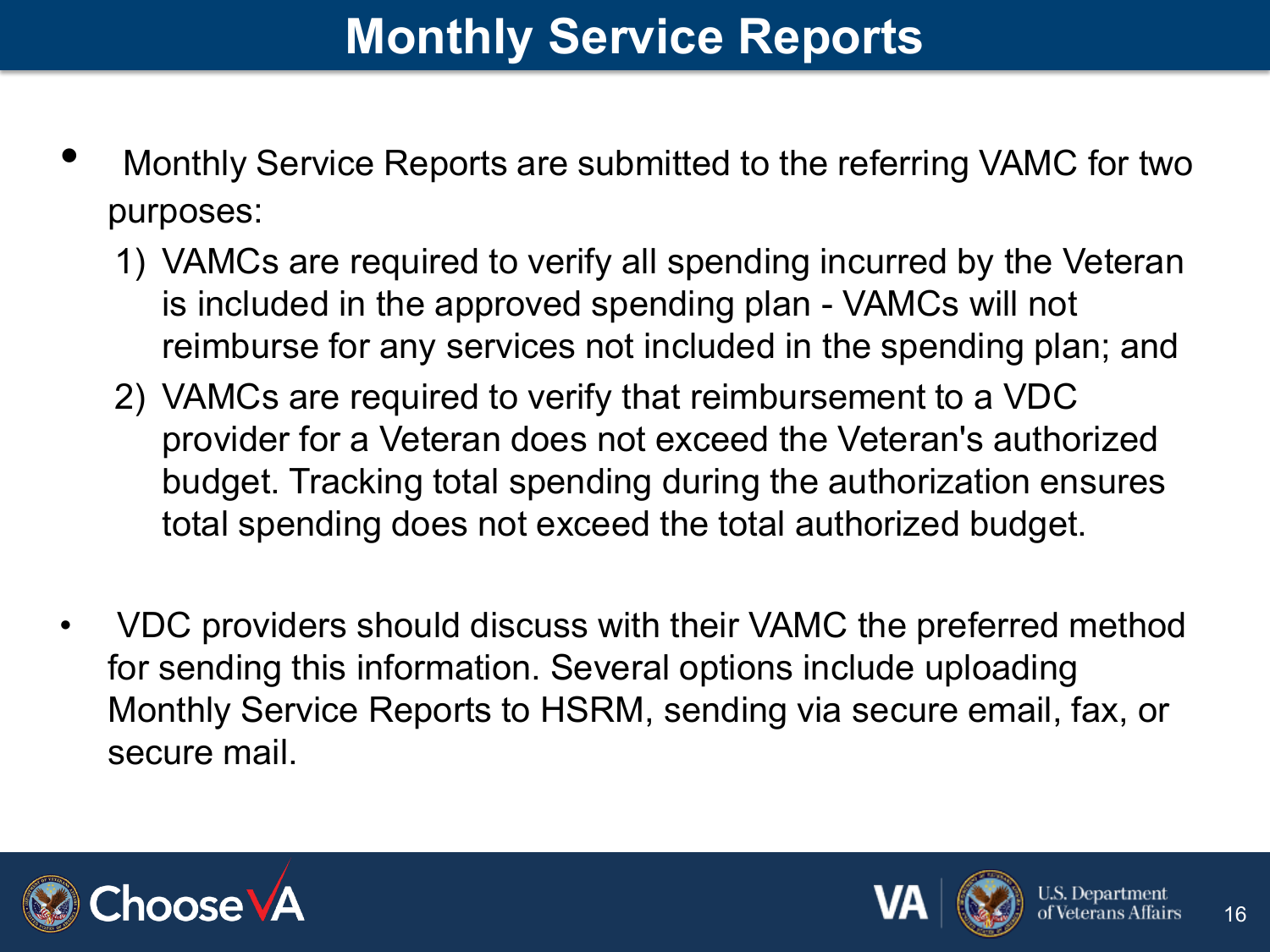### **VDC Billing & Invoicing**

- VDC providers are required to invoice based on the days in the month in which the Veteran received personal care services.
- The daily rate included should be based on the total amount being invoiced (Veteran spending + the monthly administrative fee) divided by the number of days in which the Veteran received personal care services.
- VDC providers are encouraged to submit VDC invoices electronically as it will reduce processing times and the likelihood of rejections.
- VDC Providers must invoice within 180 days after the date of service.



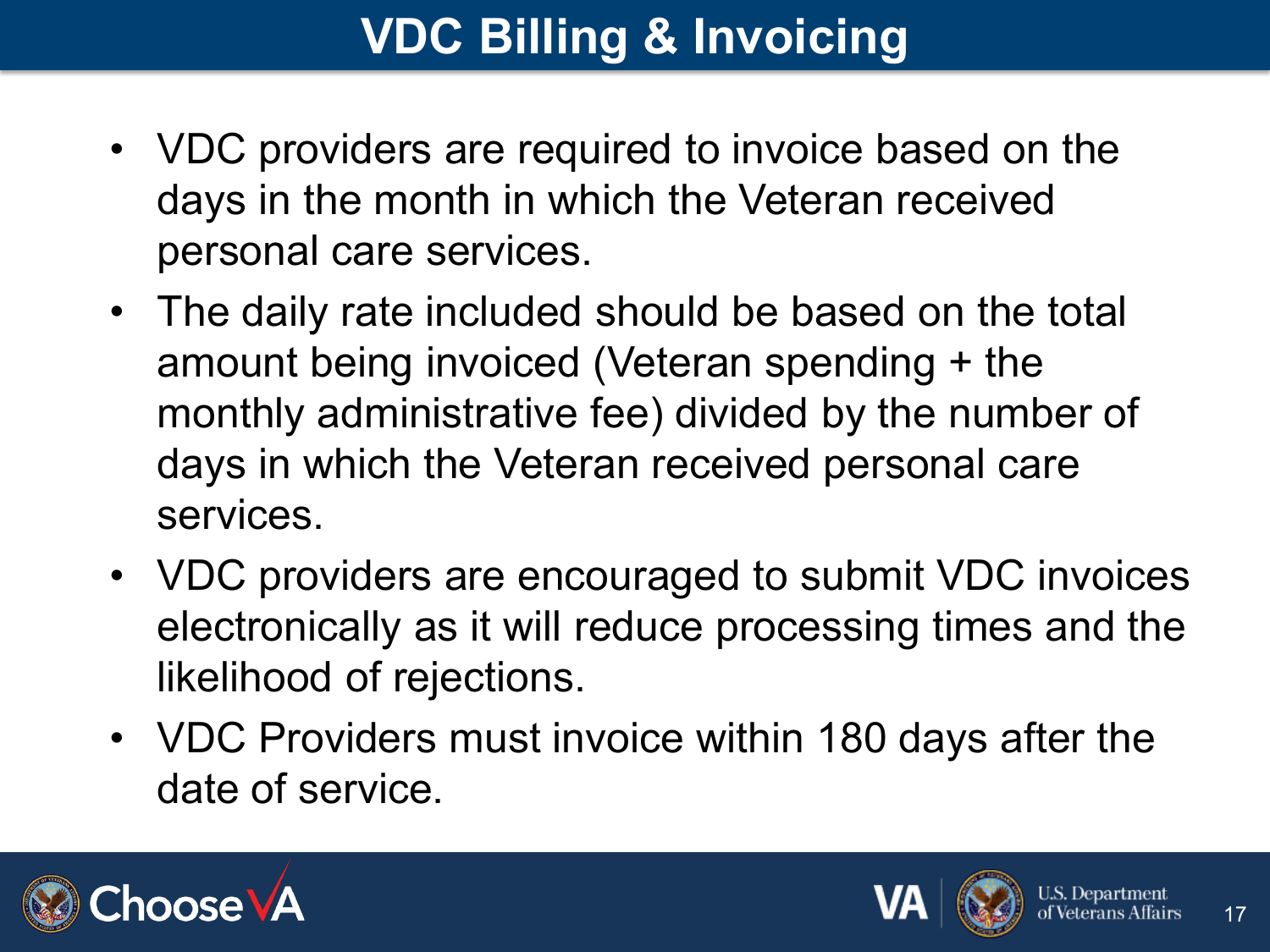### **VDC Billing & Invoicing**

- The U.S Department of Veterans Affairs (VA) has helpful resources for common billing issues and rejections that VDC providers may encounter during the billing and invoicing process. These resources include:
	- Information for finding an explanation of codes for rejected claims: [https://www.va.gov/COMMUNITYCARE/revenue\\_op](https://www.va.gov/COMMUNITYCARE/revenue_ops/rejected_claims.asp) s/rejected claims.asp
	- Factsheet for preventing paper claims rejections: [https://www.va.gov/COMMUNITYCARE/docs/pubfile](https://www.va.gov/COMMUNITYCARE/docs/pubfiles/factsheets/FactSheet_25-05.pdf) s/factsheets/FactSheet\_25-05.pdf



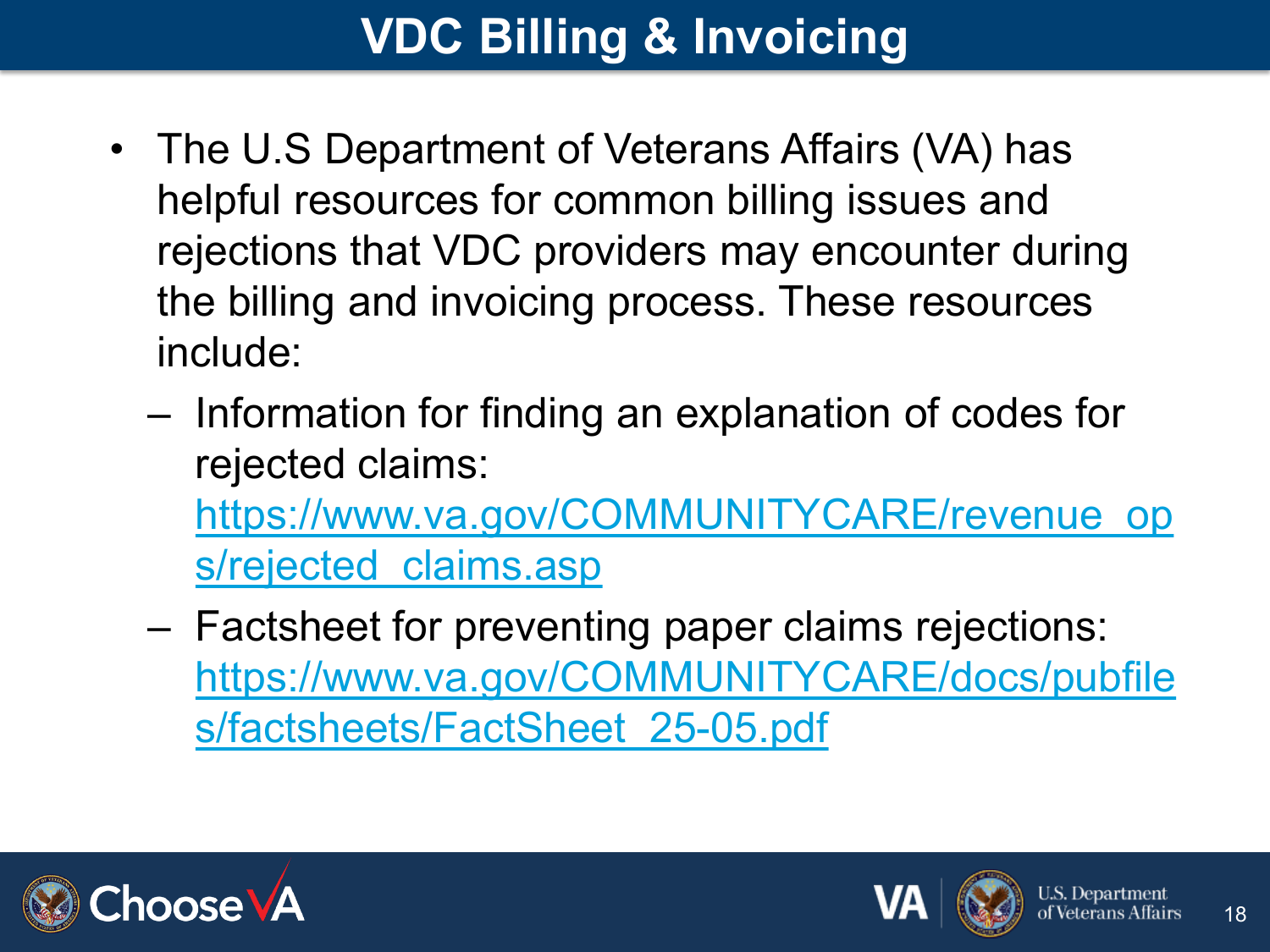- If VDC Providers are unable to reach a resolution, please email [veterandirected@acl.hhs.gov](mailto:veterandirected@acl.hhs.gov) and provide the following information:
	- The number of invoices greater than 60 days are not paid in full
	- The rejection codes received from VA
	- A brief summary of the action taken
	- Whether you registered for HSRM and CEP



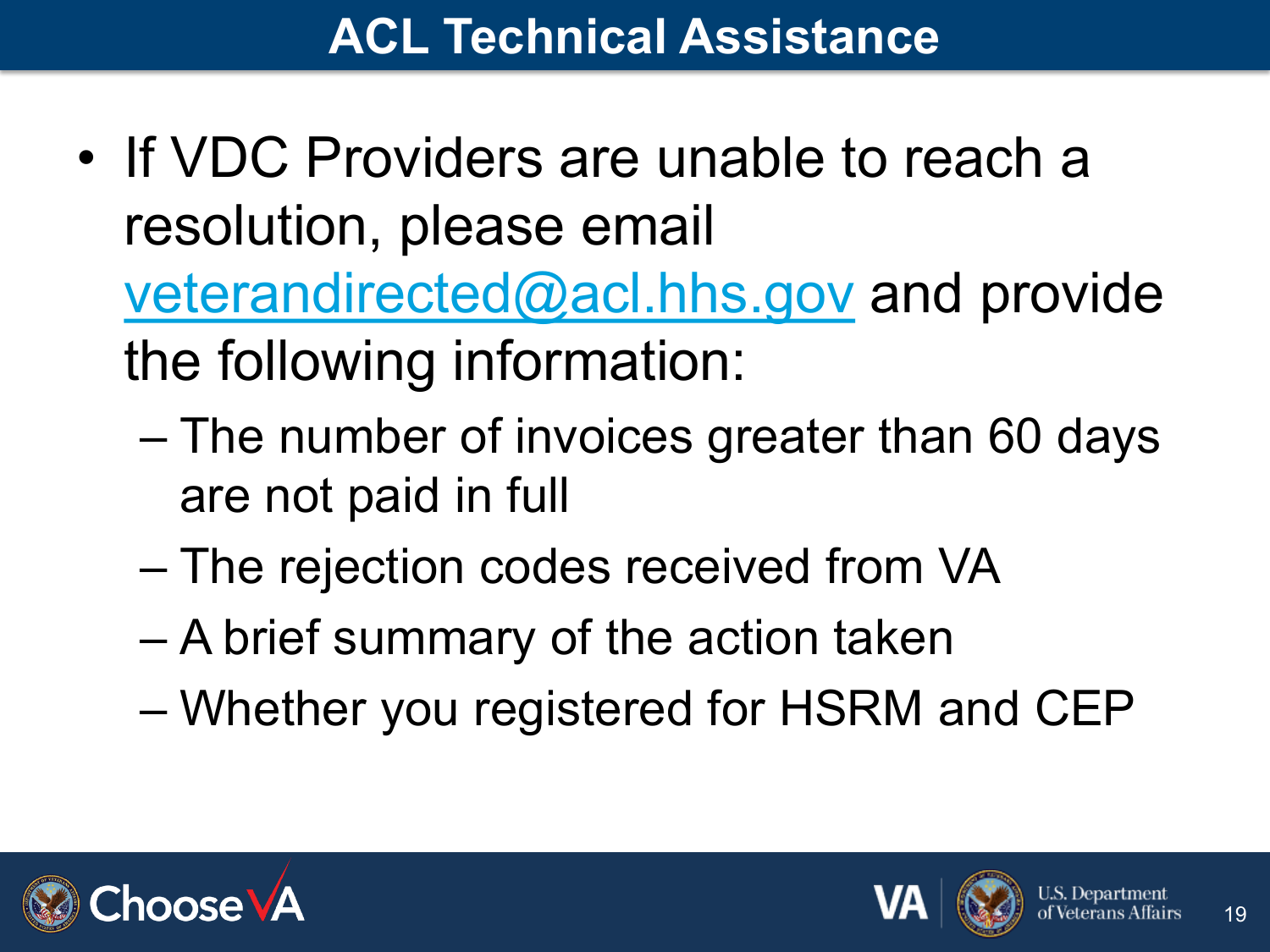### **VDC Growth and Expansion**





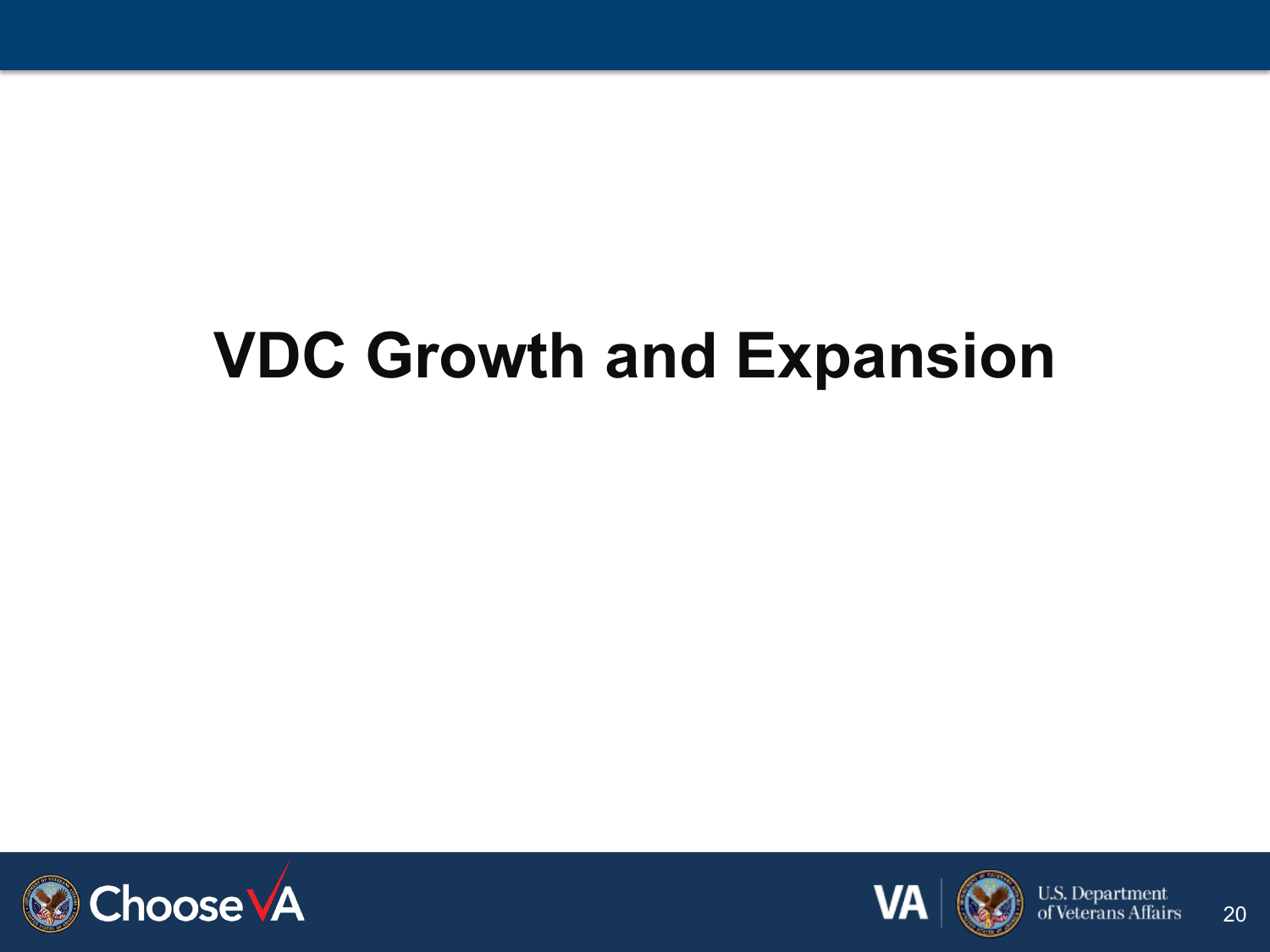#### **VA Expansion of VDC**

#### VA amplifies access to home, communitybased services for eligible Veterans

WASHINGTON — The Department of Veterans Affairs' Office of Geriatrics and Extended Care is expanding its Home-Based Primary Care, Medical Foster Home and Veteran-Directed Care programs to make them available at all VA medical centers by the end of fiscal year 2026.

VA will add 58 medical foster homes and 70 Veteran-directed care programs to VAMCs across the nation and add 75 home-based primary care teams to areas with the highest unmet need.

"These evidence-based programs allow Veterans to age-in-place, avoid or delay nursing home placement and choose the care environment that aligns most with their care needs, preferences and goals," said Executive Director of VA Office of Geriatrics and Extended Care Scotte Hartronft, M.D. "Veterans using these programs have experienced fewer hospitalizations and emergency department visits, reduced hospital and nursing home days and fewer nursing home readmissions and inpatient complications."

According to VA's Policy Analysis and Forecasting Office, the number of Veterans of all ages who are eligible for nursing home care is estimated to expand from approximately 2 million Veterans in 2019 to more than 4 million by 2039. As this population grows, VA remains steadfast in providing the highest levels of care to Veterans in the leastrestrictive settings.

These programs provide an in-home or smaller care setting than traditional institutionalized long-term care. This smaller setting of care supports less risk of transmission of COVID and other infectious diseases. Many Veterans have chosen these programs instead of institutionalized care during the pandemic for more flexibility in care preferences and less risk of COVID transmission.

Learn more about VA geriatrics.



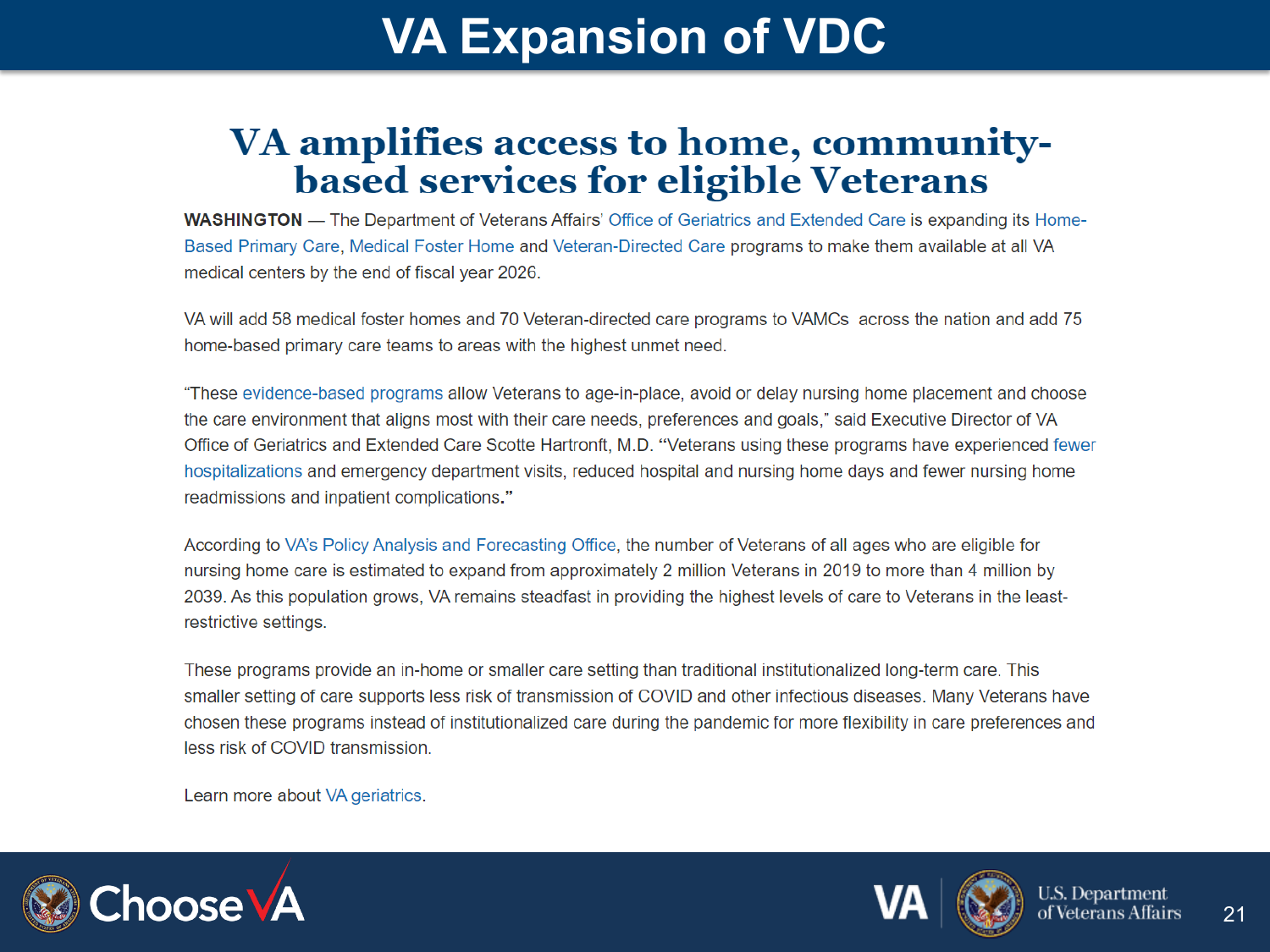#### **VA Expansion of VDC**

- VA will fund VAMCs developing VDC to achieve nationwide expansion within five years
	- Existing VAMCs will have an opportunity to receive funding for VDC Program Coordinators
- Funding will provide:
	- Service dollars for Veteran enrollees
	- Staffing dollars for new VDC Program Coordinators
- VAMCs are selected to participate by fiscal year
- VAMCs must identify geographic areas to cover and target populations for VDC



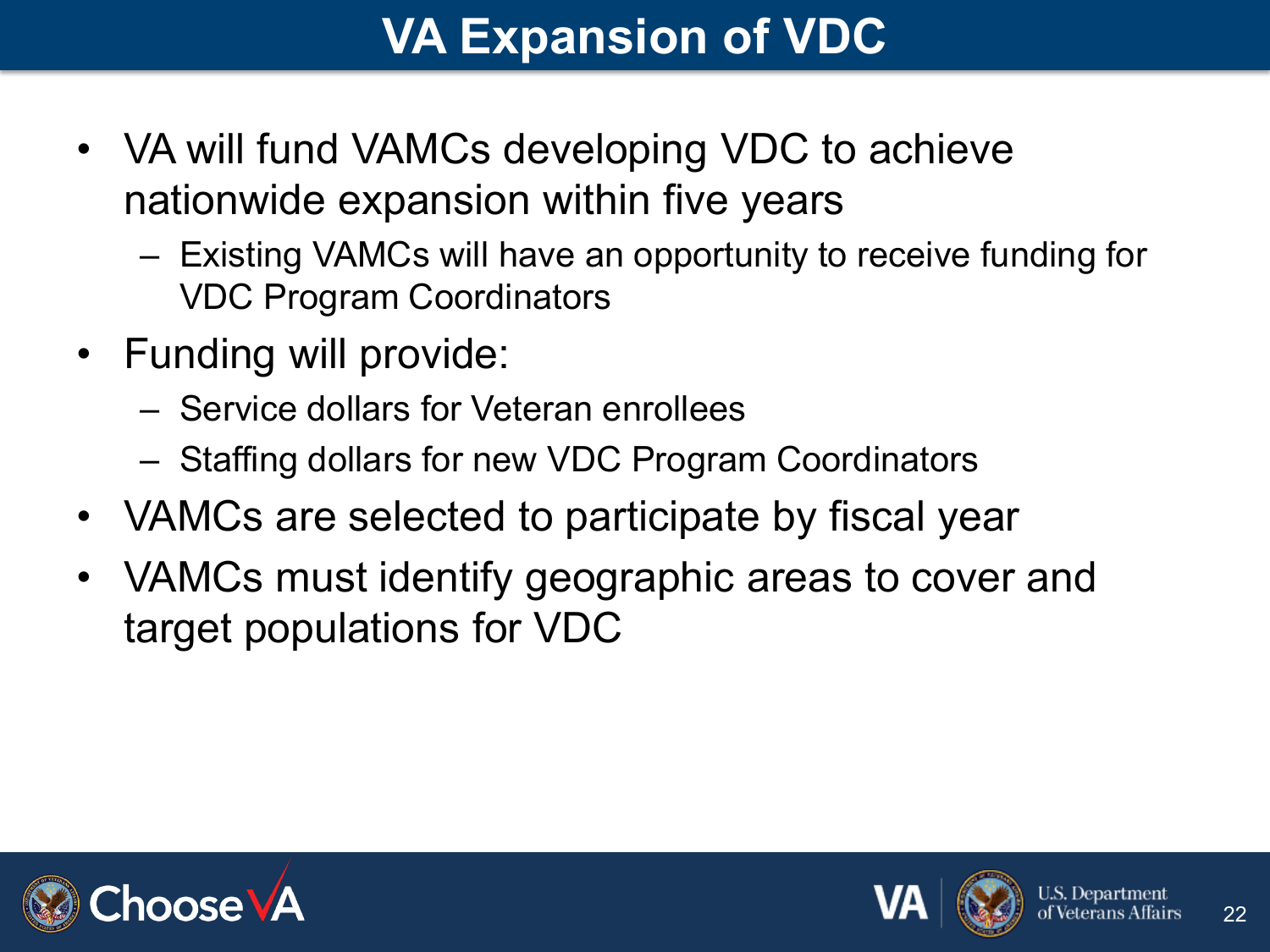#### **Elizabeth Dole Home Care Act**

- The Elizabeth Dole Act was introduced on March 1, 2022 by Congressional Representatives Julia Brownley (D-CA-26) and Jack Bergman (R-MI-01)
	- Senators Jerry Moran (R-KS), Maggie Hassan (D-NH), and Jon Tester (D-MT) introduced the Senate Version in Mid-March
- The proposed legislation has broad bi-partisan support in addition to support from important stakeholders including Veteran Service Organizations and the Elizabeth Dole Foundation.
- The proposed legislation has sweeping impacts on VA home and community based services, also known as non-institutional care.



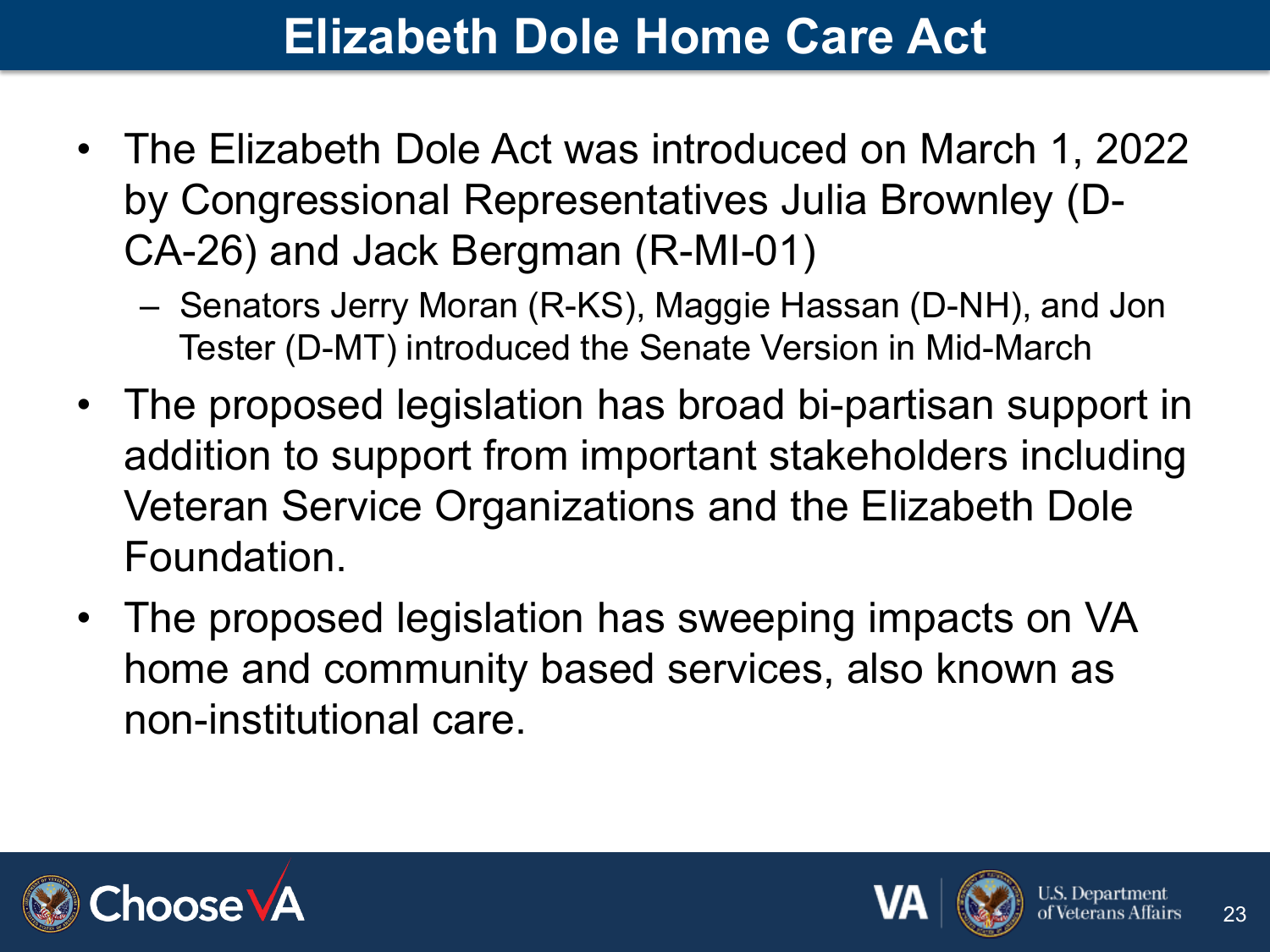- Section 2:
	- Increases the expenditure cap of home & community based services from 65% of nursing home costs to 100%
	- 100% of nursing home costs can be exceeded if in the best interest of the Veteran
- Section 3:
	- Expansion of PACE to any geographic area where PACE operates





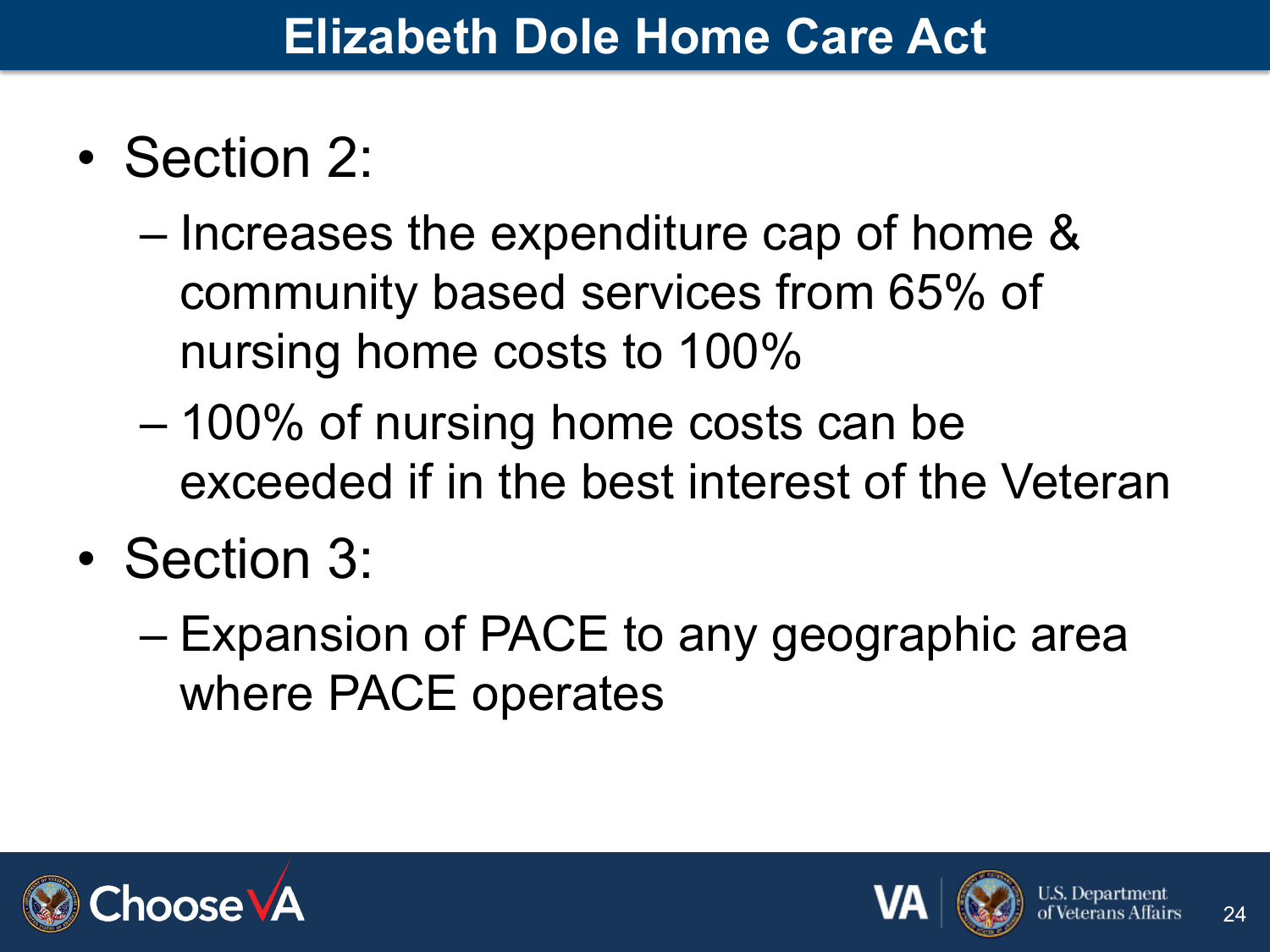- Section 4
	- Require that every VA facility carry out certain HCBS programs, including VDC.
	- VDC availability will include Veterans living in U.S. territories and Native Americans
	- Veterans defined as catastrophically disabled can use VDC funds during hospitalizations
	- Expansion of respite care



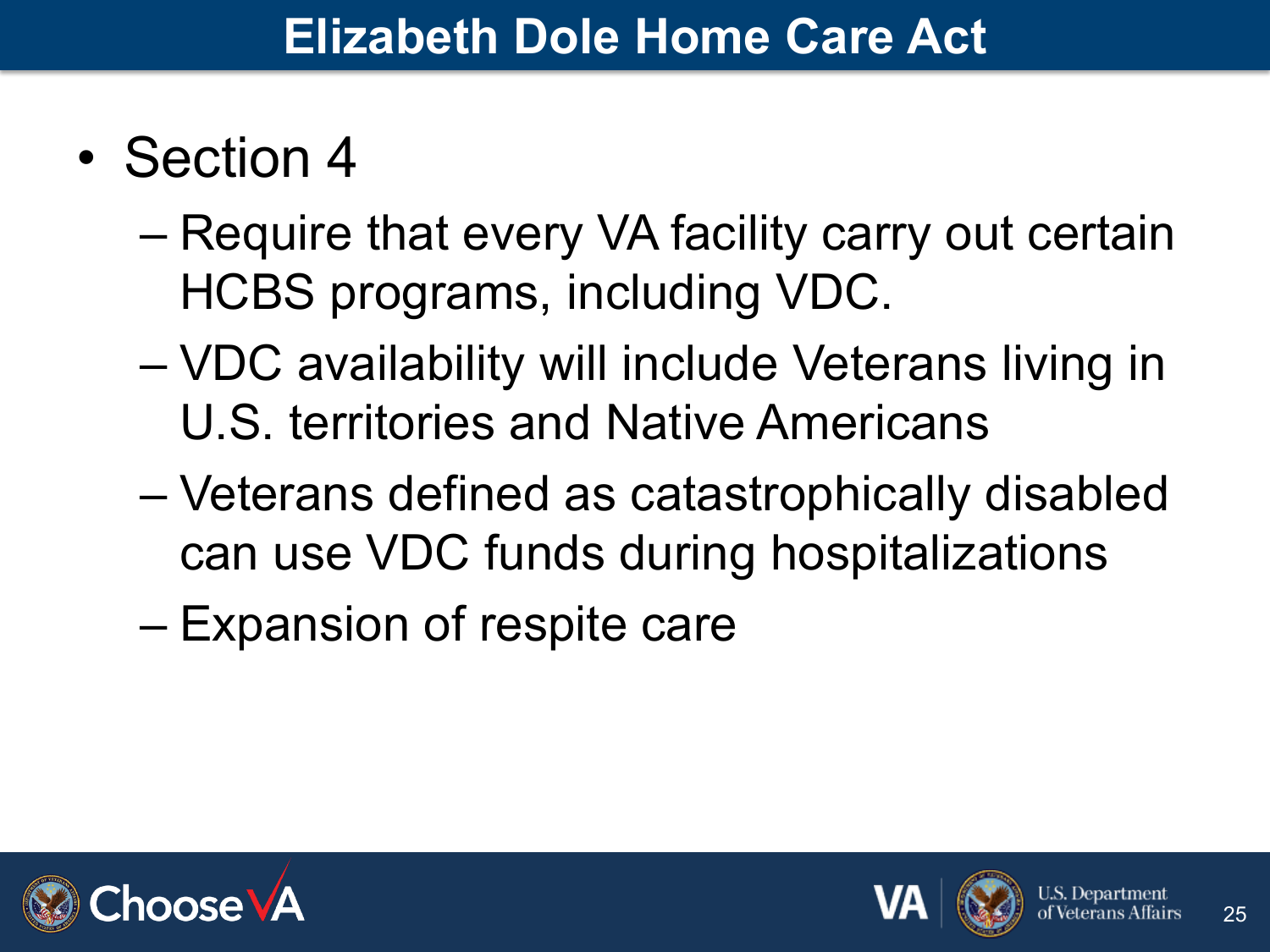- Section 5
	- Expanded coordination with VA's Caregiver Support Program (CSP)
	- Automatic screening for HCBS upon denial from VA CSP
- Section 6
	- Centralized website for program information
- Section 7

– Pilot for H/HHA in areas with supply shortages



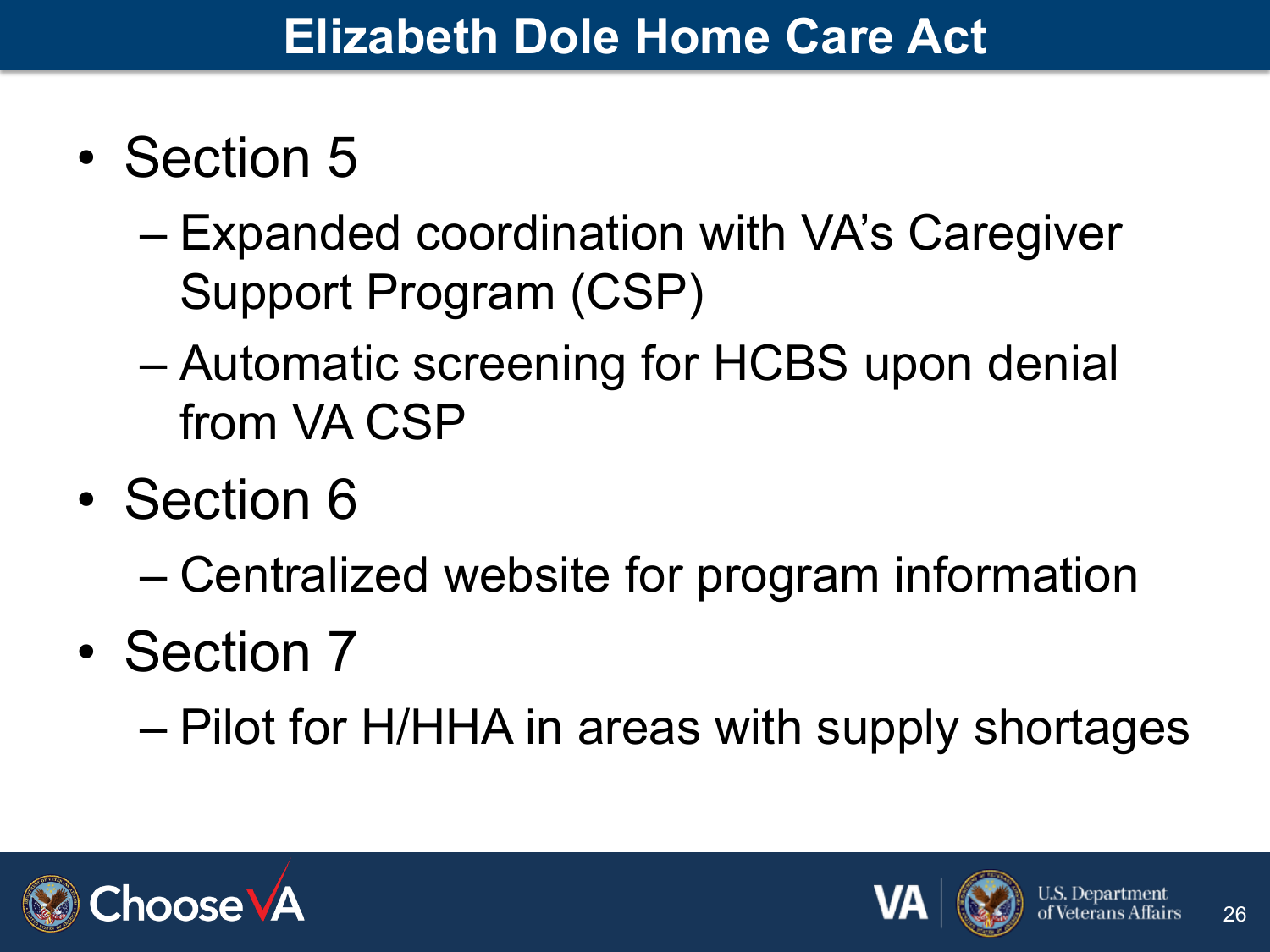- Section 8
	- Review of HCBS Programs
	- Assessment of staffing needs
	- Assessment of In-Home Specialty Care
	- Review of incentives and efforts relating to **HCBS**
	- Review of Respite Care
	- Collaboration to improve HCBS



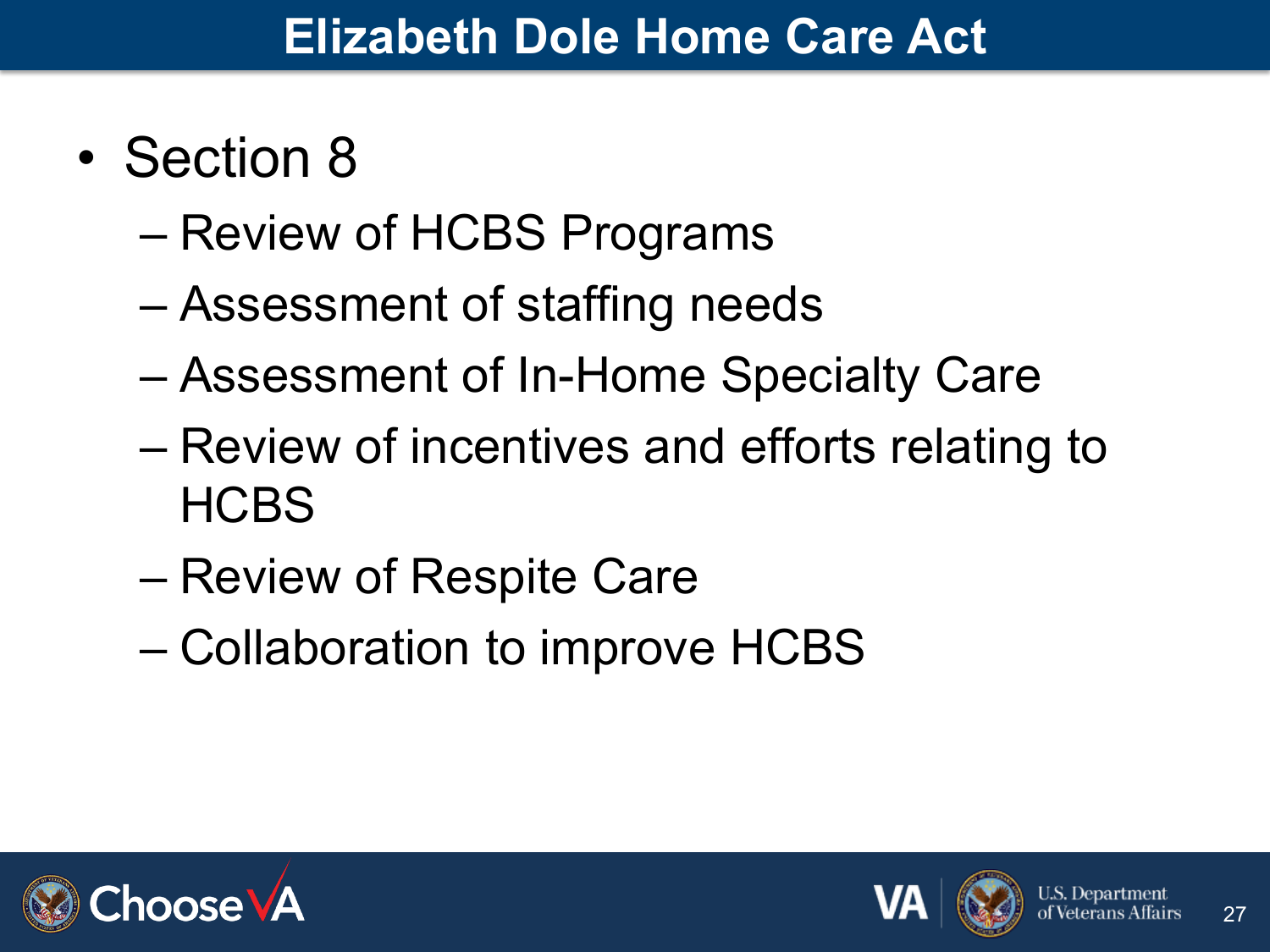#### **Summary**

- VA greatly appreciates the support and expertise of VDC and FMS Providers
- FMS' bring particular capabilities to ensure strong business acumen practices are integrated into VDC processes
- VA is committed to the growth and expansion of VDC and is closely monitoring the potential impact of new legislation being signed into law